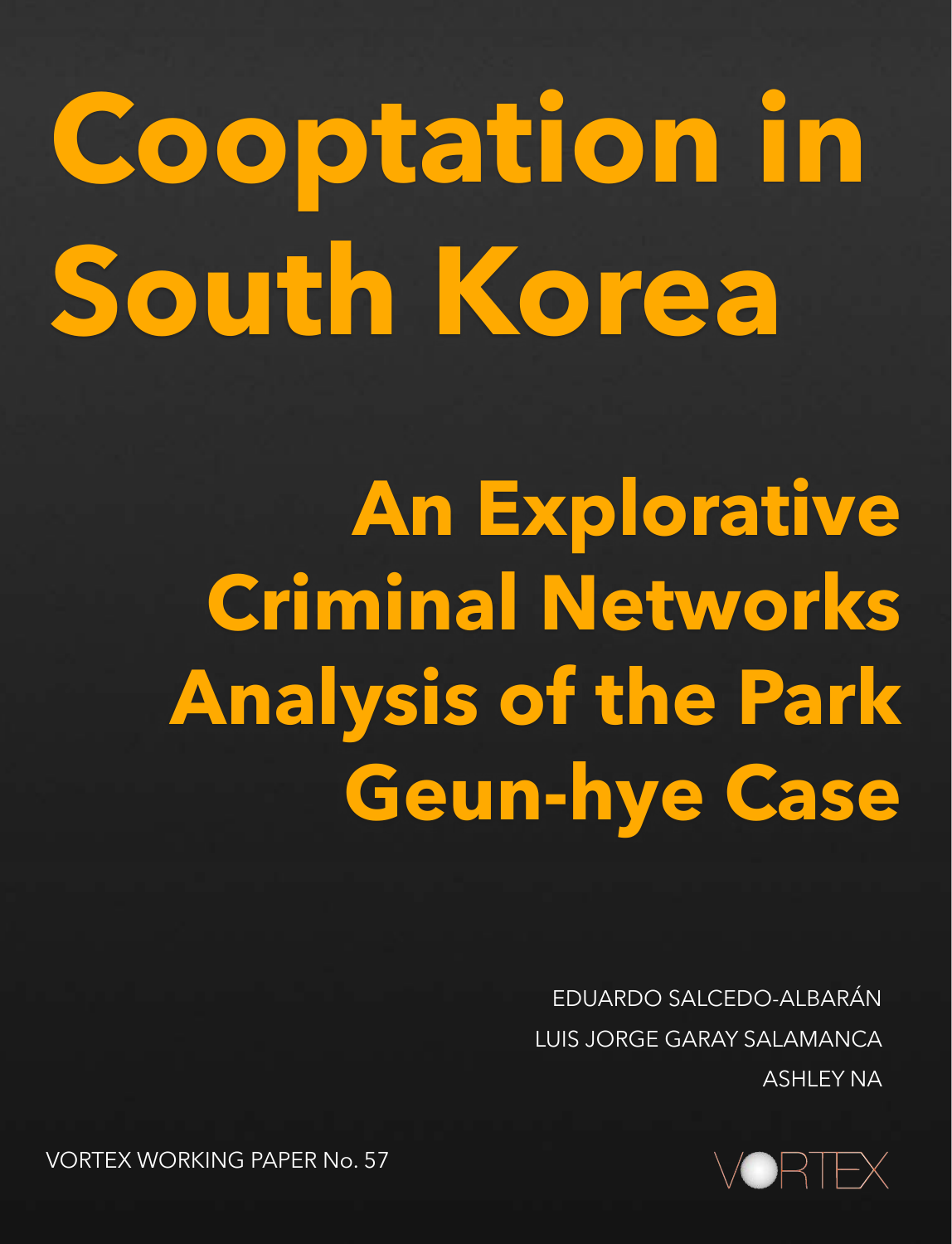*An Explorative Criminal Networks Analysis of the Park Geun-hye Case* 

VORTEX Working Papers No. 57

© *Eduardo Salcedo-Albarán*, Director, Vortex Foundation and SciVortex Corp., 2021. © *Luis Jorge Garay-Salamanca*, Scientific Director, Vortex Foundation and SciVortex Corp., 2021. © *Ashley Na*, Research Assistant, Vortex Foundation and SciVortex Corp., 2021.

Text, audio and video included in this publication are protected by copyright laws. Reproduction is permitted if the author and the editor are referenced or quoted.

Opinions and ideas expressed by the authors do not compromise or reflect the opinions of Vortex Foundation or SciVortex Corporation.

© First electronic edition in English, Vortex Foundation, Bogotá, May 2021. Copyright © First electronic edition in English, SciVortex Corporation, Tampa, May 2021. Copyright

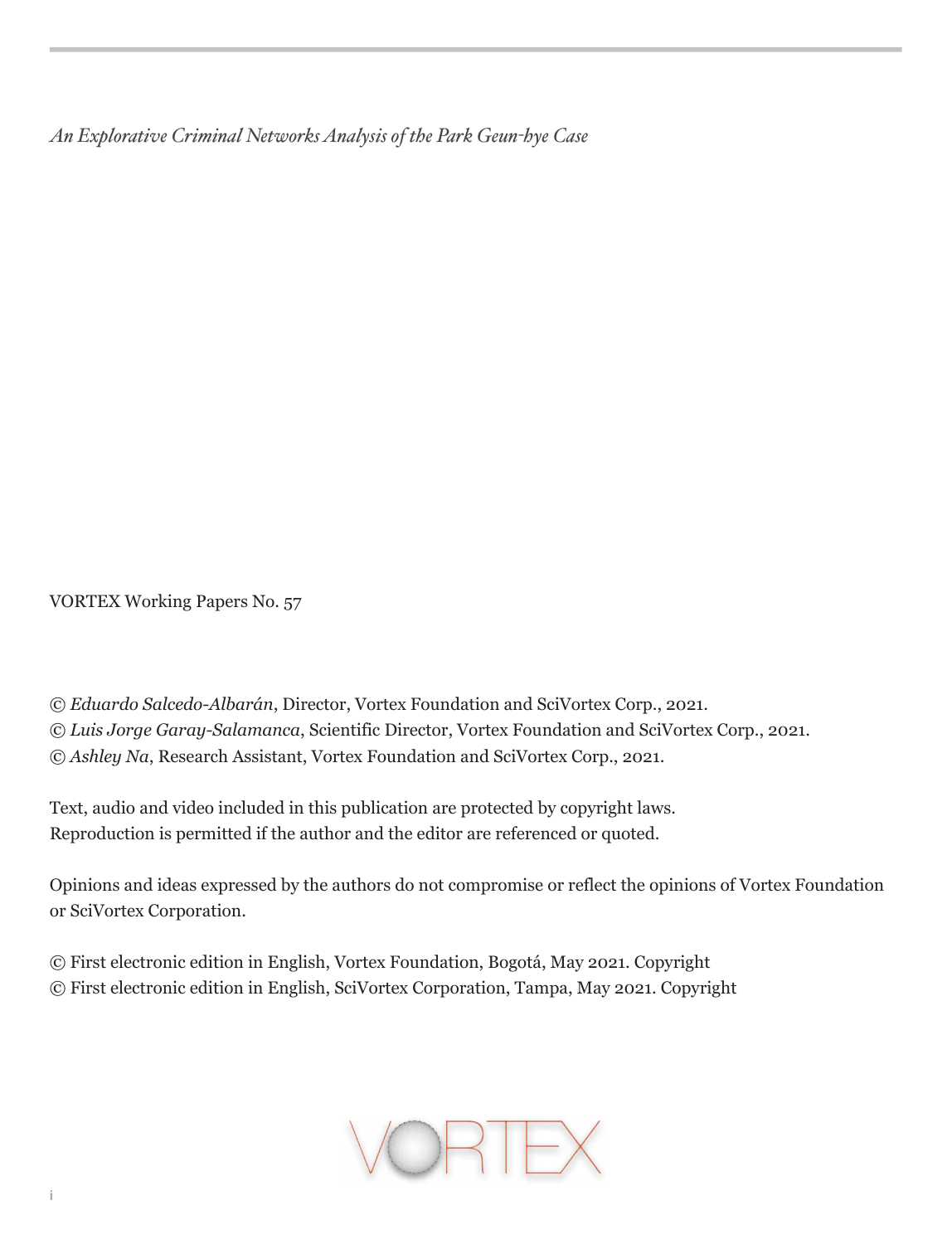### Introduction

The Republic of Korea has been scenario of corruption involving the highest levels of the public administration. Not only during the dictatorships after World War II but also during recent democratic governments, systemic corruption has been observed at the core of South Korean public institutions. Despite efforts adopted during the last decades, some of which are discussed below, high level public and private officials are currently involved in acts and processes of corruption. As observed in the case analyzed herein, although these situations usually involve some of the most powerful corporations of Korea -or chaebols-, it doesn't mean that public officials are passive agents who only receive bribes to provide privileges and benefits to private agents.

Cases of corruption involving high profile officials, such as the one involving president Park Geun-hye can be categorized as "grand corruption" due to the large amounts of public resources affected (Transparency International, 2016). However, the network analyzed in this paper is not only sustained on bribery, but in diverse forms of exchange of favors and intangible benefits throughout the coordination of public and private agents involved. In this sense, considering the involvement of diverse nodes/agents that establish a variety of types of interactions, the structure can be better defined as macro-corruption and institutional co-optation (Garay Salamanca, Salcedo-Albarán, & Macías, 2018d). Bearing this in mind, this paper is an initial effort to apply criminal networks analysis to understand the illicit structure of interactions between public and private agents involved in the case of corruption related to the president Park Geun-hye; specifically, this analysis shows that the case can be better

1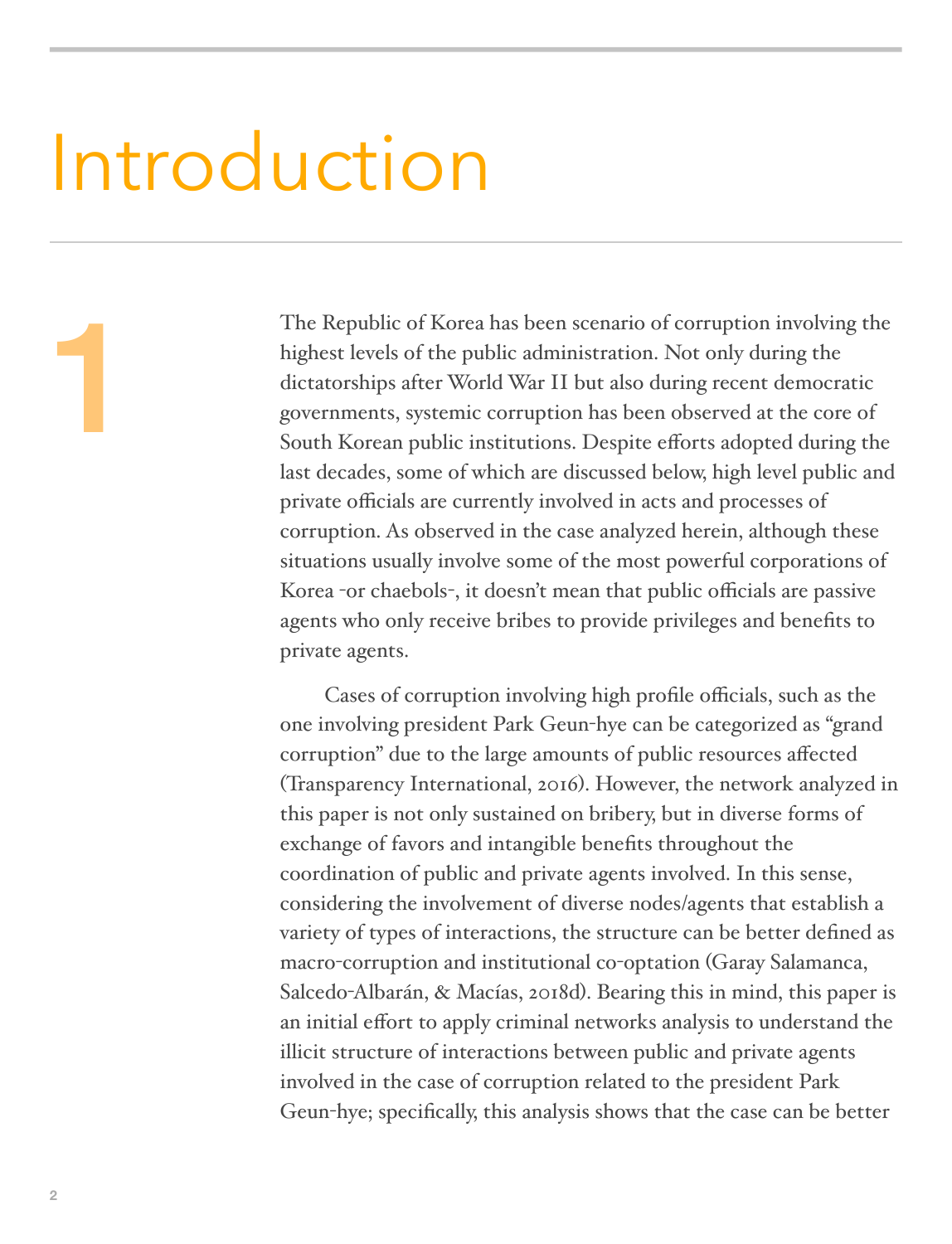understood as a situation of institutional cooptation given the diversity and complexity of its elements (Garay Salamanca, Salcedo-Albarán, & Macías, 2018d).

Criminal Networks Analysis, as applied herein, is a set of theoretical, methodological, and algorithmically protocols developed by SciVortex Corporation in which qualitative sources are systematized to elaborate models of illicit networks (Vortex Foundation & SciVortex Corp., 2020). This approach, sustained on social networks analysis (Degenne & Forsé, 1999; Carrington, Scoot, & Wasserman, 2005; Csermely, 2006; Borgatti, Mehra, Brass, & Labianca, 2009), has been applied to models in which nodes referred as nodes/agents represent individuals and corporative agents, and lines represent interactions among nodes/agents. Resulting network models, such as the one presented and analyzed herein, inform about the most relevant types of interactions, and the most relevant nodes/agents that articulate large-scale networks or super networks (Salcedo-Albarán & Garay-Salamanca, 2016; Salcedo-Albaran & Garay-Salamanca, 2021).

In this case, criminal networks analysis consists of systematizing reliable media sources that informed facts about the prosecutions and convictions against the nodes/agents involved in the case. Usually, the criminal networks analysis is applied to judicial records; however, in this case those records weren't available for public access. This systematization results in a list of interactions (LdI\_ParkCase) that is arranged according to the basic syntactic structure of an interaction: (i) Active node/agent, which is the source of the interaction, (ii) Interaction, defined through a verb, and (iii) Passive node/ agent, which is the target of the interaction. Then, the database (LdI\_ParkCase) is used to generate the graphs herein presented, and to calculate centrality indicators such as those discussed in fourth section. Specifically, the centrality indicators herein calculated and analyzed are: (i) direct centrality indicator, which informs the percent number of

"Cases of corruption involving high profile officials, such as the one involving president Park Geun-hye, can be categorized as grand corruption due to the large amounts of public budget affected."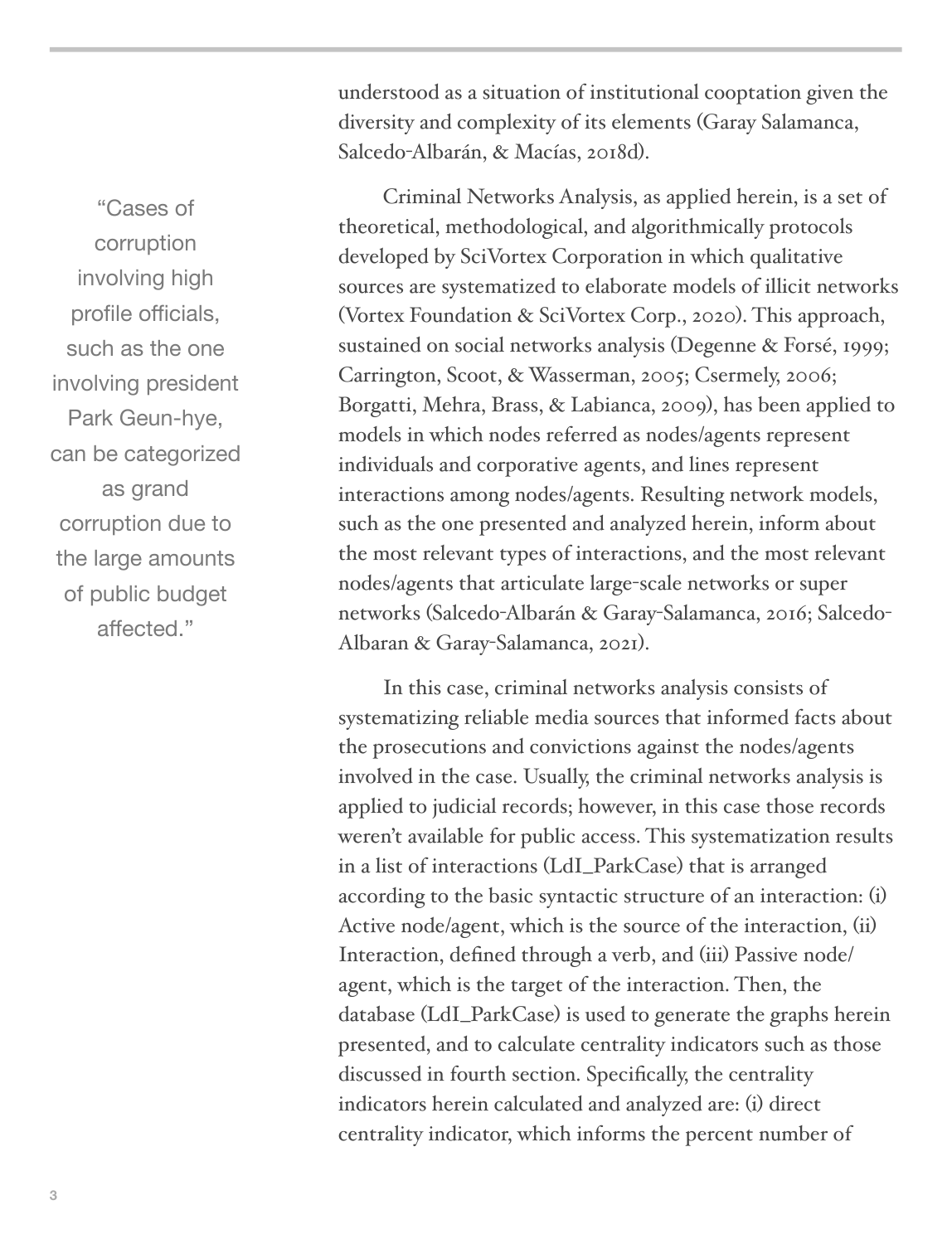direct interactions established by each node/agent, and the betweenness indicator, which informs the capacity of each node/agent to intervene in the geodesic routes of the network (Carrington, Scoot, & Wasserman, 2005). The direct centrality indicator allows identifying the hub, or the most connected node/agent of the network (Degenne & Forsé, 1999; Carrington, Scoot, & Wasserman, 2005), and the betweenness indicator allows identifying the structural bridge, which is the node/agent with the highest capacity to intervene in the routes (Csermely, 2006).

This paper has five sections. The first section is this introduction. The second section is a contextualization of the situation of corruption in South Korea, including some relevant economic and historical elements. In the third section it is presented the case of corruption involving president Park Geun-hye. In the fourth section the main characteristics of the criminal network model are analyzed. The fifth section includes a final discussion and conclusion.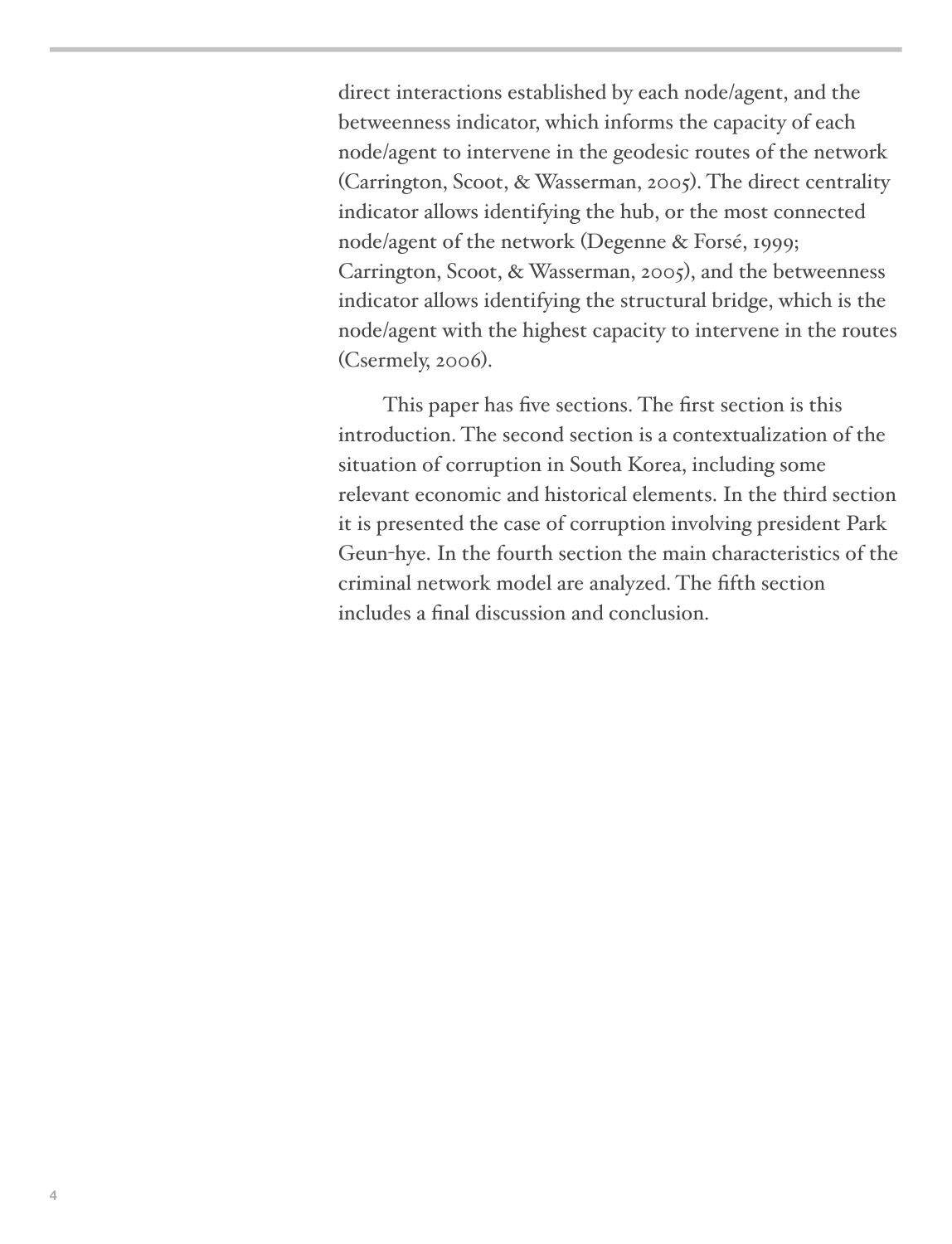## Corruption During South Korea's Early Government Functions

After the division of South and North Korea through the<br>38th parallel at the end of World War II, the United States<br>appointed Syngman Rhee to be the first president of Sout<br>Korea from 1948. Several corruption cases happene 38th parallel at the end of World War II, the United States appointed Syngman Rhee to be the first president of South Korea from 1948. Several corruption cases happened during Rhee's terms in office, including an electoral fraud on March 15th, 1960, that led to an outbreak among student activists and grassroot organizations, which was shut down by a military coup. Additionally, the body of a Masan high school student, Kim Ju-yul, surfaced in the freezing waters of Masan, found deceased with an aluminum tear gas shell in his right eye. It was later revealed that the police, operating under Rhee's dictatorship, had wrapped a rock around the deceased Kim and thrown him into the Masan ocean during the protests. The revelation triggered Korean student activists who promoted a revolution in April, consequently leading to Rhee leaving the country 1960.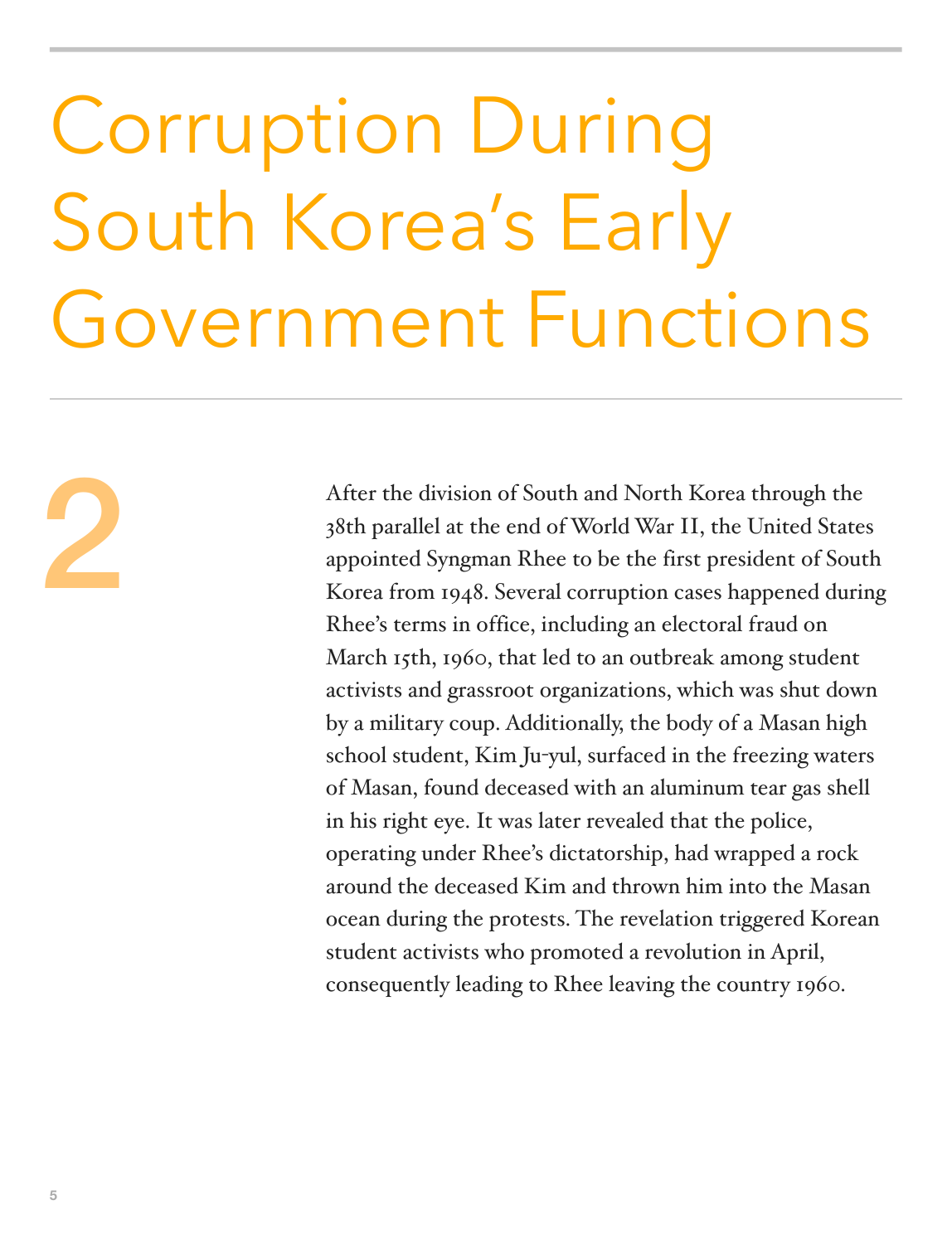Succeeding Rhee's dictatorship, president Park Chung-hee reached power in 1961 also through a coup d'état. According to Seo (2018, p. 605), Park Chung-hee's term in office was the darkest era in the recent Korean history and the beginning of "contemporary Korean social and political problems" since the country was led by an oppressive military dictatorship. However, after Park's assassination in 1979, subsequent presidents such as Chun Doo-hwan and Roh Tae-woo were also found guilty with various charges. Chun, who also took over the presidential position through a military coup, was sentenced to death with charges of mutiny and treason (The Economist, 1996), but those were later dropped. The Kwangju Uprising, like the Masan protests during the 1960s, occurred as the Korean military seized the state. Han (2005, p. 999) points out that special emergency measures such as the "*nationwide marital law, prohibition of political activities, dissolution of the National Assembly, and total censorship*" were implemented. As paratroopers attacked the student protesters with deadly violence, the Kwangju Uprising also turned into a massacre. On the other hand, Roh

Tae-woo, president between 1988 and 1993, was found guilty and was sentenced to 22 years of prison, for taking part of military actions alongside Chun, as Chun's protégé and colleague at the military academy (The Economist, 1996). With several cases of corruption such as bribery paid by corporations while serving their terms in office and also for crimes against state, Chun was fined \$270 million and Roh was fined \$350 million (The Washington Post, 1996); additionally, other former presidents' aides, as well as nine businessmen were found guilty of collecting bribes and were convicted to prison. Other military affiliates were also found guilty and convicted under crimes committed during the coup (The Economist, 1996).

Despite the democratic regime that was backed by the United States during the Cold War to prevent the spread of communism by the Union of Soviet Socialist Republics, South Korea was scenario of continuous dictatorships characterized by corruption, at least until mid to late 1990. Yoon (2012) points out that the people who have devoted their lives to defend democracy and fight against military regimes of presidents such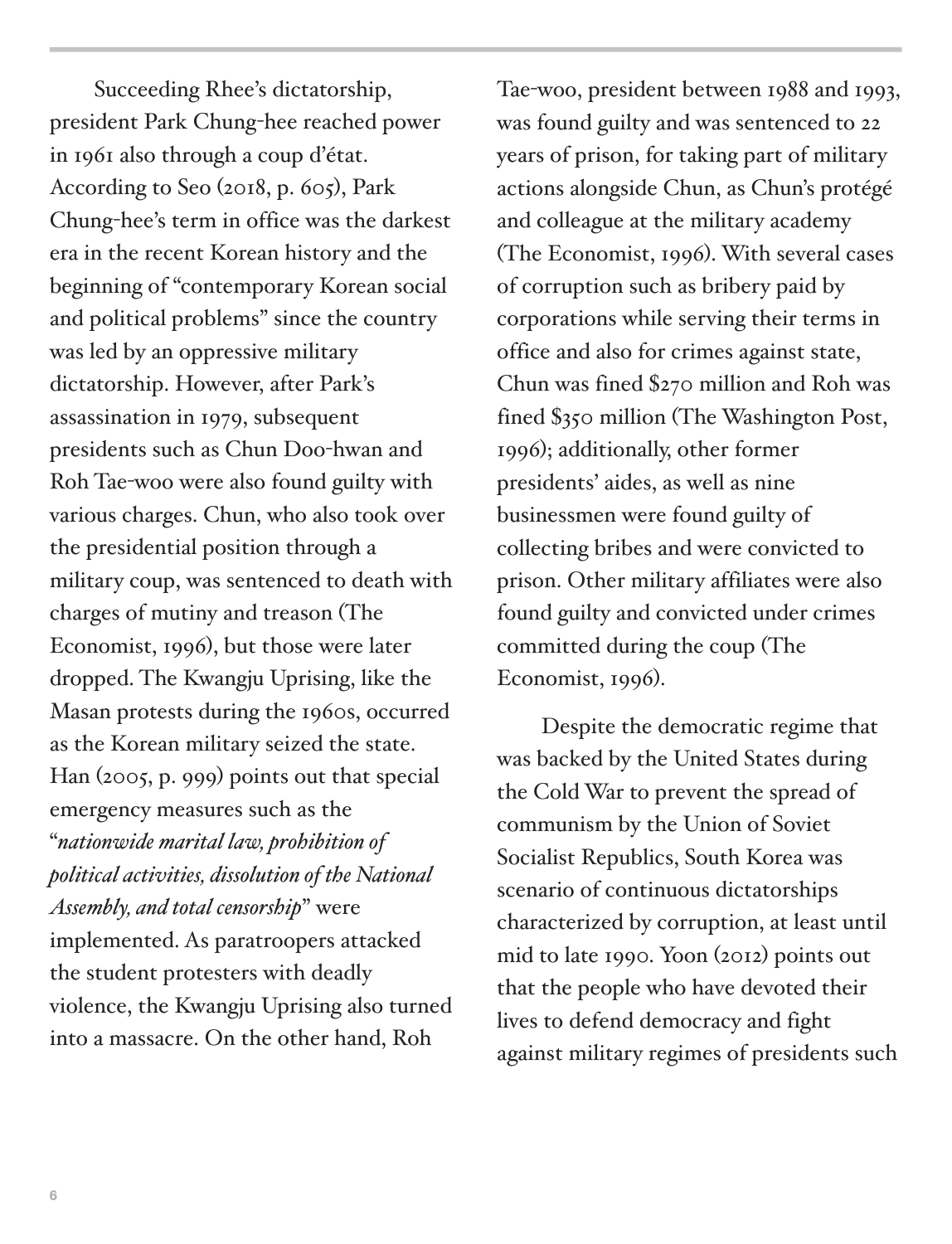as Kim Dae-jung and Kim Young-sam, didn't know how to operate fully democratic institutions, mainly because people were "*focused only on procedural democracy rather than the statesmanship*"; this situation led to "*a lack of understanding related to parliamentary politics, relations with opposition parties, and the media*" (Yoon, 2012, p. 2).

#### **2.1. Corruption during Recent Democracy After Coup D'état**

To understand South Korea's recent history of democracy, You (2016) analyses the comparative trends of democracy, inequality, and corruption with Taiwan and the Philippines. In the 2019 Corruption Perception Index (CPI), Taiwan ranked 28th out of the 198 countries, being the least corrupt and received the score of 65 out of 100; South Korea ranked as the 39th country and received the score of 59 out of 100, and Philippines, out of the three compared countries had the lowest score, with a 113th ranking and a score of 34. Additionally, the Worldwide Governance Indicators, which provides a data summary of surveys submitted by enterprises and citizens, showed that South Korea belongs in the category for Control of Corruption, receiving a grade of 0.60 in Governance and 71.56 in its Percentile Ranking during 2018. This has been a steady improved grade, compared to the period when South Korea received 0.47 in Governance, 70.39 in Percentile Ranking in 2008 and a 0.61 in Governance and 71.56 in Percentile Ranking in 2013.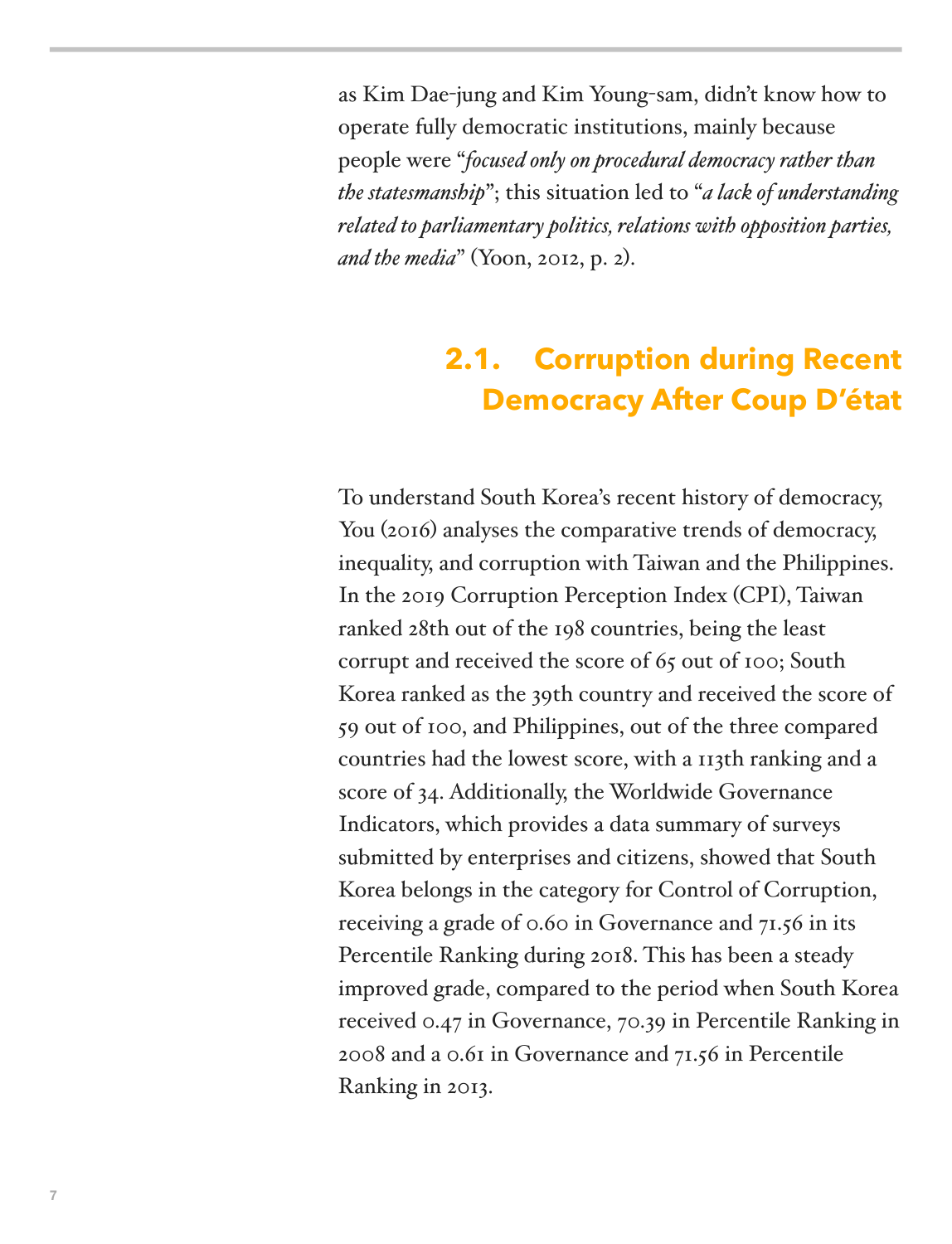Usually, there are trends of high corruption among many countries in their earlier stages of democracy following its independence, such as in South Korea after the World War II. Additionally, although democracy is settled to prevent and correct corruption, democratic nations are prone to high exposure to corruption due to the intricate check and balances of the autonomous system, as well as the economic inequalities and imbalances that lead to quid-pro-quo (You, 2016). These quid-pro-quos may sustain anomalous political practices as clientelism, which allows exchanging unregulated or illegitimate favors between leaders and their associated voters, with the purpose of securing political support. Theoretically, in consolidated democracies, most quid-pro-quo situations are regulated and, therefore, are not necessarily illegal or corrupt, neither even illegitimate. However, in countries such as South Korea, Taiwan, and the Philippines, being young democracies, corruption is a permanent phenomenon, observed through "*vote-buying in cash, gifts, entertainment, free tours, etc.*" (You, 2016, p. 9).

Unlike a dictatorial country in which the country's power is under the control of one person and his/her inner circle of decision takers, democratic countries have multiple institutions, laws and rules which assure adequate checks and balances between state branches. In the case of young democratic countries such as South Korea or Taiwan, economic development has been closely related to corruption. For instance, South Korea developed a type of corruption known as "dividend collection", in which fractions of profits earned by private enterprises and corporations are transferred to government officials as a payment of favors (You, 2016).

According to Wedman (1997), "dividend collection" consisted in transferring certain percentages of profits that are given from privately owned corporations to government officials, to obtain special policies, norms and favorable treatments, as a method for these private entities to obtain preferential but unjustifiable benefits. However, dividend collecting encouraged capital outflows and allowed corrupt government officials to set economic policies and regulations that supported irregular practices and promoted the interests of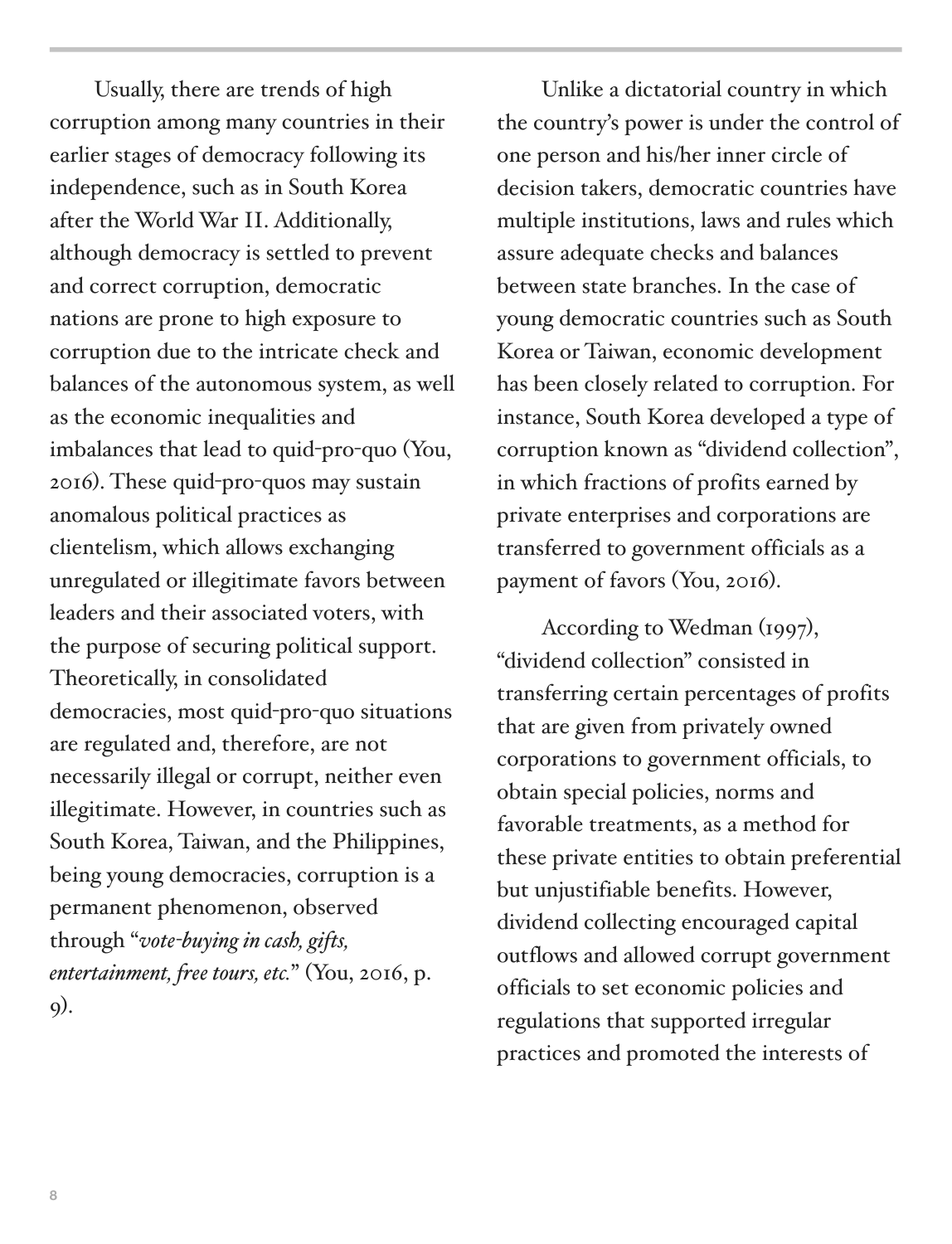some private but key corporations that were relevant for the country's economic growth (Wedeman, 1997).

Dividend collections coincide with the high relevance for the South Korean's economy, which is highly dependent on some privately-owned and powerful conglomerates such as Samsung Electronics, Hyundai Motor Company, LG Group, known as chaebol. Khanittha and Deunden (2017) state that even now, Chaebols and political leaders have been thriving through patronage systems, in which both obtain incentives from the government, including financial support, soft loans, subsidies as well as tax benefits (Hongprayoon & Nikomborirak, 2017).

As a result, economic support flowing from chaebols has been closely related to corruption during the transition to democracy. According to Choi (2018), as the country changed from an agricultural economy with a per capita income lower than \$100 United States Dollar (USD), to a technology-intensive economy, South Korea's economy soared to an estimate of a per capita income of \$30,000 USD in 2016. In this success period, under the main goal of economic growth, "*the Korean government mobilized strategic national resources and intervened aggressively into the markets, connecting itself to large businesses*" (Choi, 2018, p. 304). Since Chebols are a critical element to explain economic development, at the same time they are also closely related to systemic corruption.

"Economic support flowing from *chaebols* has been closely related to corruption during the adoption of democracy".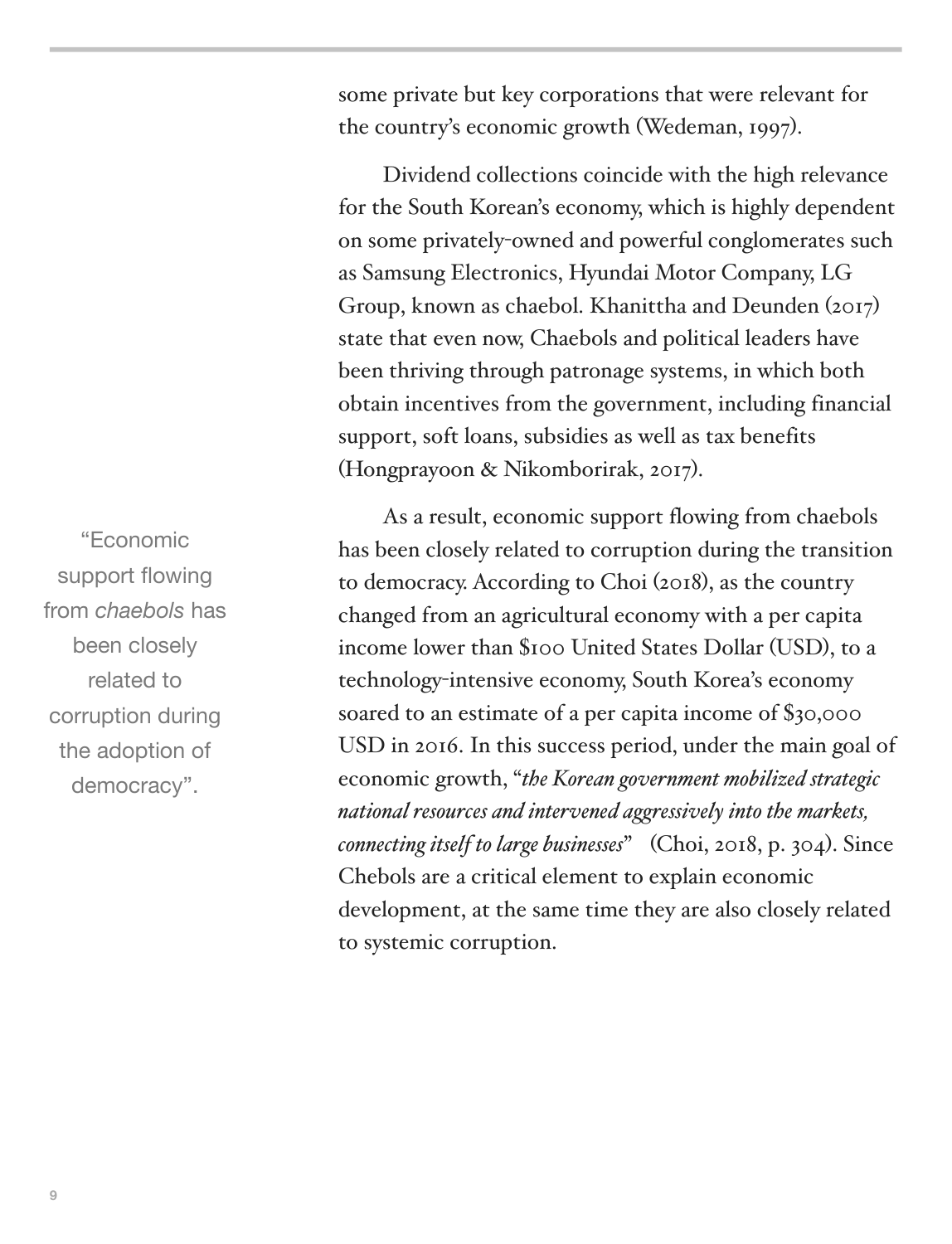#### **2.2. South Korea's Corruption Act: Improper Solicitation and Graft Act, or the Kim Young-ran Act Compared to Singapore's Corruption Acts**

"Nine months after adopting the Improper Solicitation and Graft Act, a survey indicated that 7 out of 10 people had a positive perception of the Act".

In South Korea, public officials are prosecuted under charges of corruption through the Improper Solicitation and Graft Act (청탁금지법) or the Kim Young-ran Act (김 영란법), which prevents corruption from occurring by workers in the public sectors, regardless of their title and age. According to Han (2018, p. 654), improper solicitation "*hinders fair and upright performance of duty by a public servant performing his or her duty to violate the law, abuse his or her position or authority*." Passed in 2015, the Kim Young-ran Act makes it illegal for public workers to exchange food valued over 30,000 won (around USD \$25.17) and gifts valued over 50,000 won (around USD \$41.96).

Before the Improper Solicitation and Graft Act, various anti-corruption laws and bills were passed, including the Act of Special Treatment for Improper Accumulation for Wealth in 1961, Public Service Ethics Act (공직자윤리 법), which was adopted in December 1981 for public officials to report and disclose gifts received, to maintain fairness, prevent conflicts of interests, and to be ethical towards public and general interests. The Kim Young-ran Act essentially complements previous anti-corruption bills and acts, and explicitly entails that "*no person shall make any improper solicitations to any public servant, performing his/her duties (…) upon receipt of an improper solicitation, a public servant, etc., shall clearly express his/her intention to reject it; and if the same improper solicitation is offered again, even after being*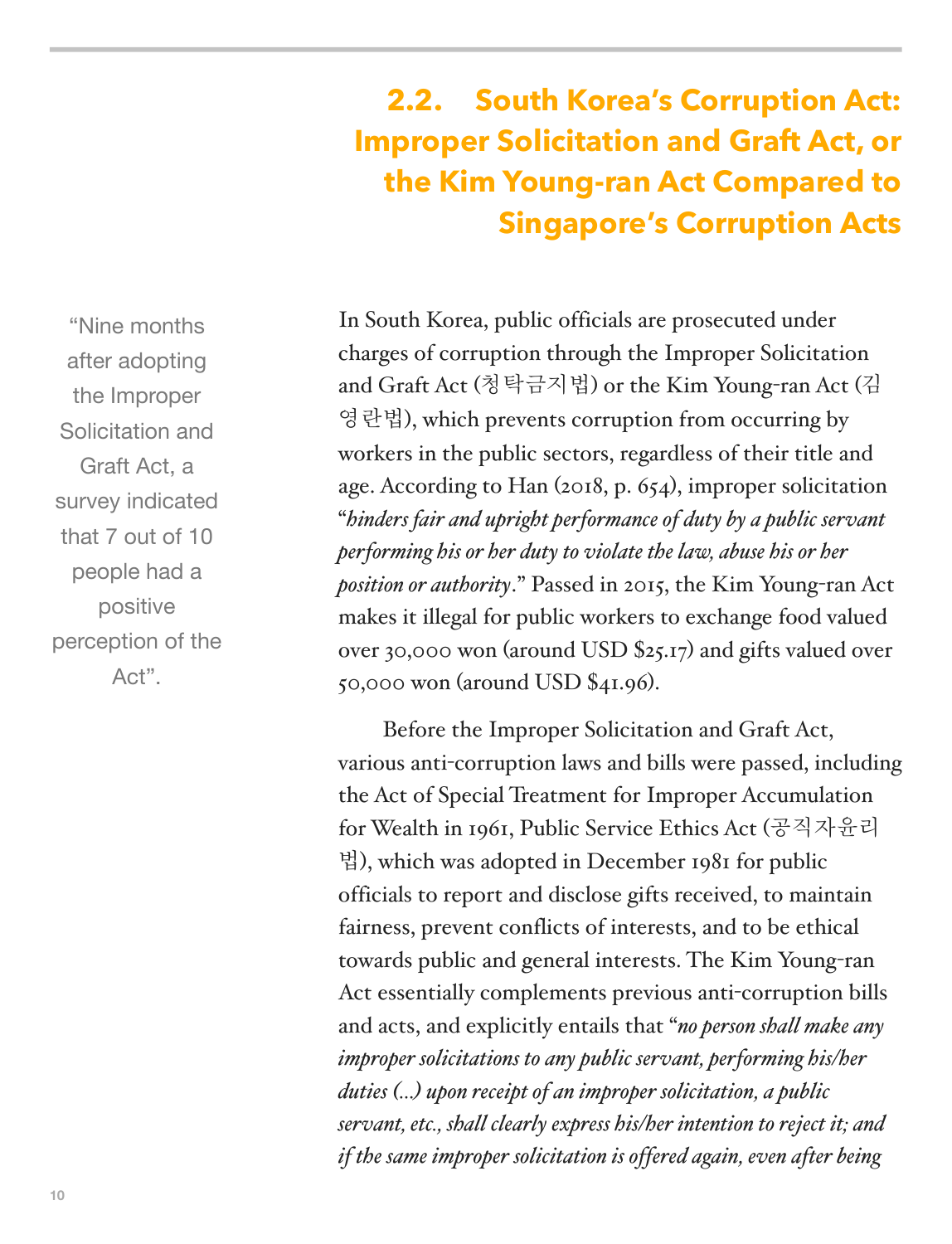*rejected, then he/she shall report such action to the head of the relevant institution*" (Han M. , 2018, p. 648).

Nine months after adopting the Improper Solicitation and Graft Act, a survey indicated that 7 out of 10 people had a positive perception of the Act, as it had the purpose of suppressing corruption and unlawful activities (Han M. , 2018). However, despite the Act's efforts to limit corruption and prevent illegal solicitation, there have been countless controversies surrounding it and the Act has been challenged due to the removal of the clause pertaining to the public officials' conflict of interest (Han M. , 2018).

Like the anti-corruption laws in South Korea, Singapore, a country considered to be the least corrupt among 48 Asian countries, has its own anti-corruption laws and strategies. In the 2019 CPI, Singapore ranked as the 4th country with the lowest perception of corruption and obtained the score of 85 out of 100. According to Quah (2016), Singapore has managed to lower their levels of corruption because of the People's Action Party (PAP) and its government's political will to enforce the Prevention of Corruption Act, regardless of the affiliation, ranking or the status of the people committing criminal offenses pertaining to corruption. Additionally, offenders in Singapore are sentenced accordingly based on the law and cannot be pardoned by the president; in fact, Singapore's judiciary does not offer any suspensions for jail time to these offenders. On the contrary, according to Quah (2016), South Korea's main causes of corruption are the government's lack of will, the perception of low risk, and the generous leniency to sentencings if caught. According to the Corrupt Practices Investigation Bureau (CPIB), a Singaporean anti-corruption government agency, "*a person*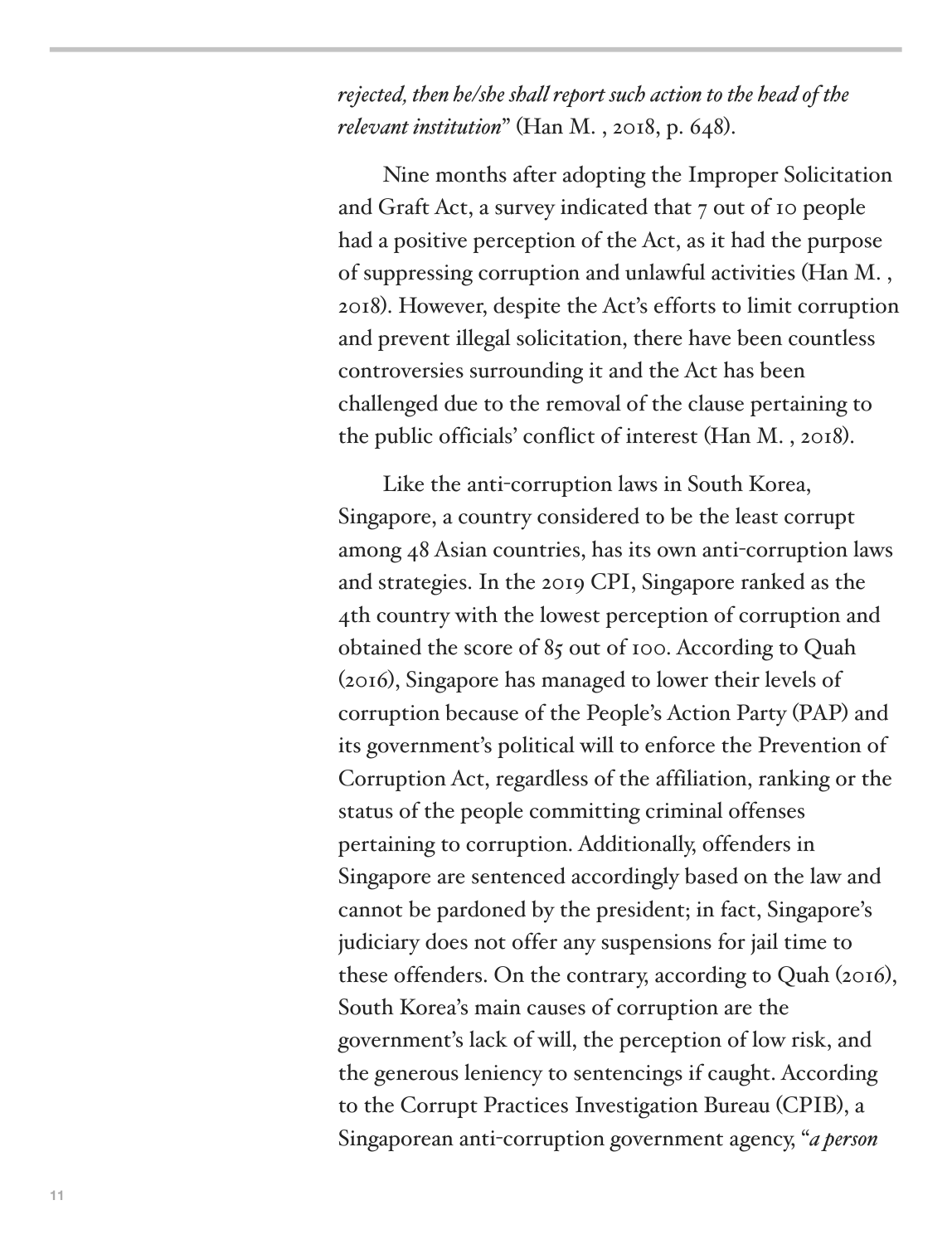*convicted of an offence under the PCA shall be liable to a fine not exceeding \$100,000 or to imprisonment for a term not exceeding 5 years or to both, for each count of corruption*," and government employees convicted with criminal offenses in relation to corruption "*shall be liable to a fine not exceeding \$100,000 or to imprisonment for a term not exceeding 7 years, or to both, for each of the corruption offence*" (2020).

Unlike Singapore's perception of corruption and bribery as a "*high risk, low reward*" activity, South Korea's perception of corruption and bribery is a "*low risk, high reward*" activity (Quah, 2016). While Singapore's PAP leaders have been convicted on corruption and bribery, such as the Minister for National Development Tan Kia Gan who was stripped away from his position and public appointments in 1966, or the Minister of State for Environment Wee Toon Boon who was sentenced to four and a half years in prison and a fine of SGD \$7,023 in 1975, South Korean judiciary system has been lax (Quah, 2016), at least until the prosecution against president Park Geunhye. Although in South Korea people "found guilty of accepting bribes greater than 50 million won (USD \$50,000) would be imprisoned for longer than ten years, while those who had accepted bribes between 10 and 50 million won (USD \$10,000-50,000) would be jailed for more than five years", court sentencings have imposed penalties related to charges for corruption and bribery that can be judged as softer rather than stricter (Quah, 2016).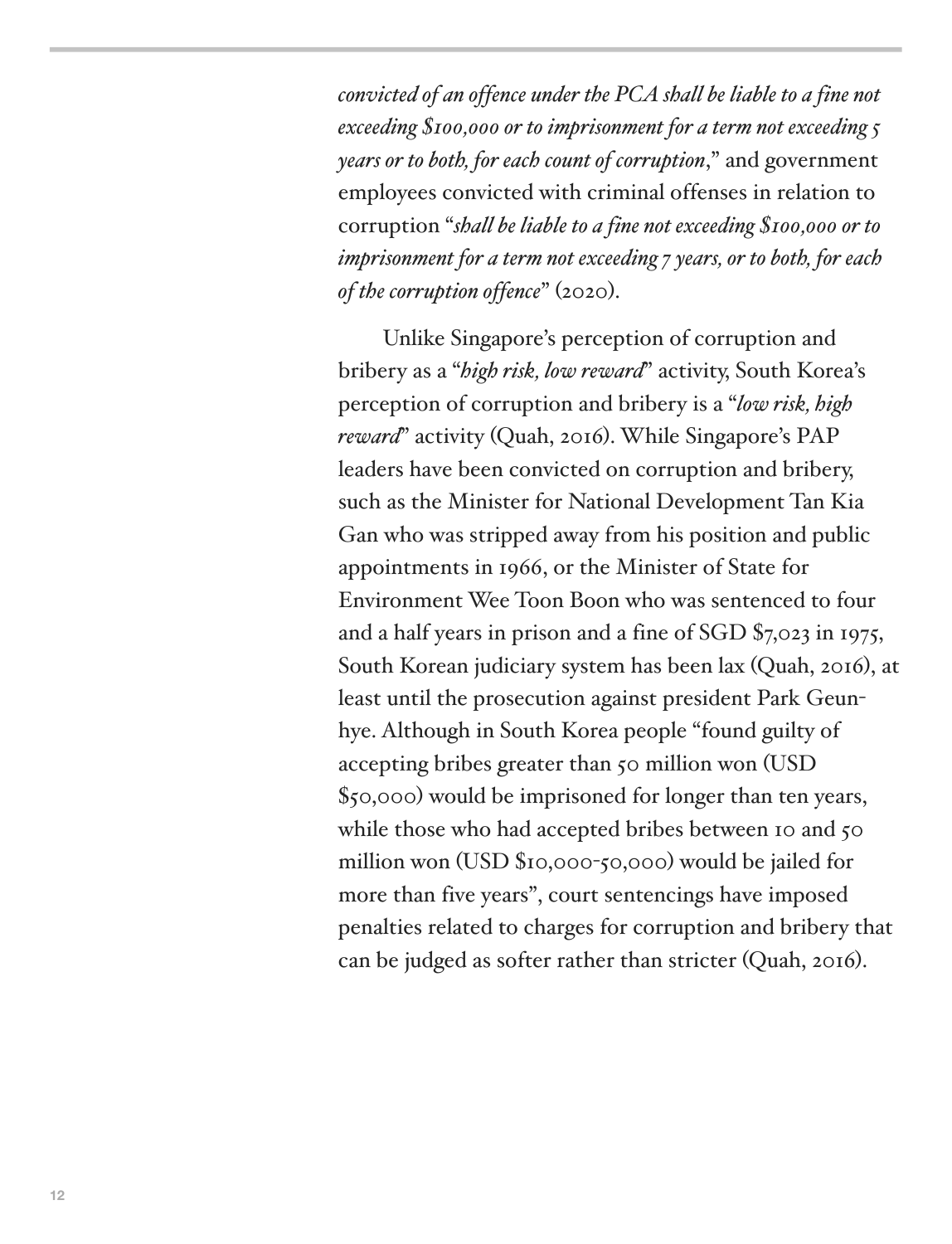### The "Park Geun-hye– Choi Soon-sil" Gate

Park Geun-hye, the first female president and Park Chung-<br>hee's second daughter, was accused of abusing power<br>through "coercion, bribery, and leaking of government<br>secrets" (Chang & Park, p. 1), which later led to her hee's second daughter, was accused of abusing power through "*coercion, bribery, and leaking of government secrets*" (Chang & Park, p. 1), which later led to her impeachment in 2017 (Griffiths, 2017) after massive protests against her regime (Fifield, 2016). In 2018 Park Geun-hye was sentenced to 24 years in prison under charges of bribery (Sang-Hun, 2018); then, in January 2021 the South Korean Supreme Court upheld the sentence (Kwon & Hollingsworth, 2021).

> Besides allegations to Park taking participation in cult related activities, the primary reasons for the protests were Park's actions in relation to the abuse of her power in which she extorted money and requested donations from chaebols such as Lotte, Samsung, Hyundai, and SK Group, as well as Park's actions of sharing political secrets to her old friend Choi Soon-sil, who also happened to be an unofficial aide. The uncovering of Park's actions resulted in several opposition marches and demonstrations that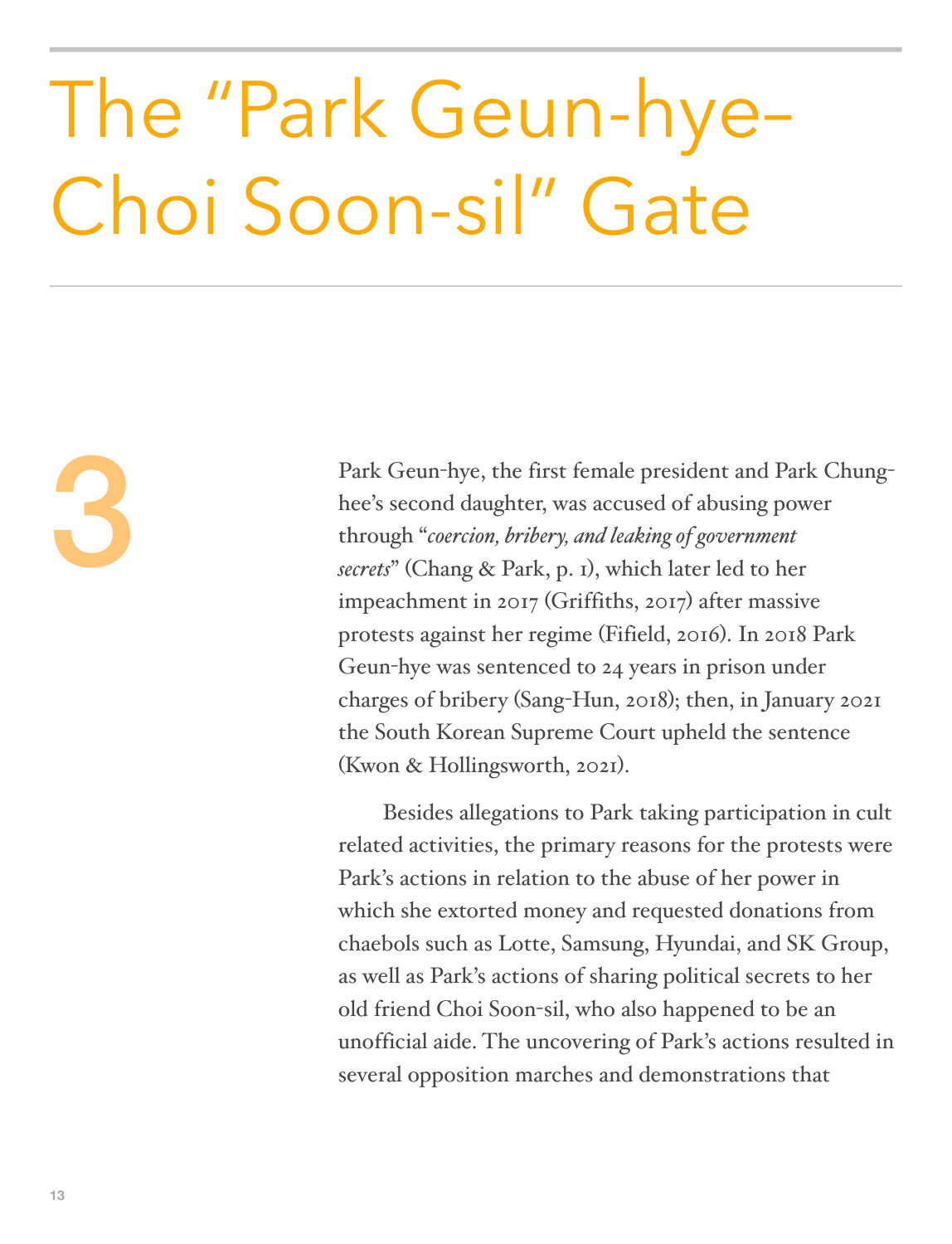reached one million people (The Economist, 2017) and caught national and international attention.

Prior to her presidency in 2013 and the infamous "Park Geun-hye–Choi Soonsil gate scandal" in 2016, Park got to know Choi Tae-min, a South Korean cult leader of the "Church of Eternal Life," which combined religious elements of Shamanism, Buddhism and Christianity. Also known as the "Korean Rasputin", Choi Tae-min became a close family friend to the Park family. Choi Tae-min soon became Park's mentor, after her mother's death in 1974 (BBC, 2018). Following her father, Park Chung-hee's assassination in 1979, Park Geun-hye had heavily relied upon Choi soon-sil, due to loneliness of her family's death and the lack of people around her; since then, Park and Choi were close friends.

Still unknown to the public in 2012 during Park's election, Choi came to light when her computer hard drives were taken a hold of, "*from a vacated office previously used by Ms. Choi*" (BBC, 2018). In the computer there were traces of Park's speeches, submitted by her, to request for Choi's edits and approval. Additionally, Park had confirmed and confessed in a

press conference that Choi had helped in editing and writing parts of Park's speeches while Park was elected to office. Additionally, Park also confirmed that Choi contributed to helping write her campaigning speeches, as well as public relations speeches during the presidential election (YTN News, 2016).

During Park's years in office, she had close ties alongside with Choi, and famous and wealthy businessmen and chaebols, such as Lotte Group's Chairman Shin Dong-bin, Vice Chairman of Samsung Electronics Co. Lee Jaeyong, Chung Mong-koo Chairman and CEO of Hyundai Motor, as well as the Chairman of SK Group Chairman Chey Tae-won. As discussed below, in the case of Samsung Electronics, it was found that the Chairman Lee Jae-yong had been caught in relation to a bribe after purchasing three horses for Choi's equestrian daughter, Chung Yoo-ra, and managed to provide aid to foundation that were used as façade firms (Kim T.-h. , 2019). With the charges of providing around 8.6 billion won (7 million USD) to both Park and Choi, Lee was "*seeking government support for his attempt to solidify his control over the Samsung business empire.*" (Kim T.-h. , 2019). Despite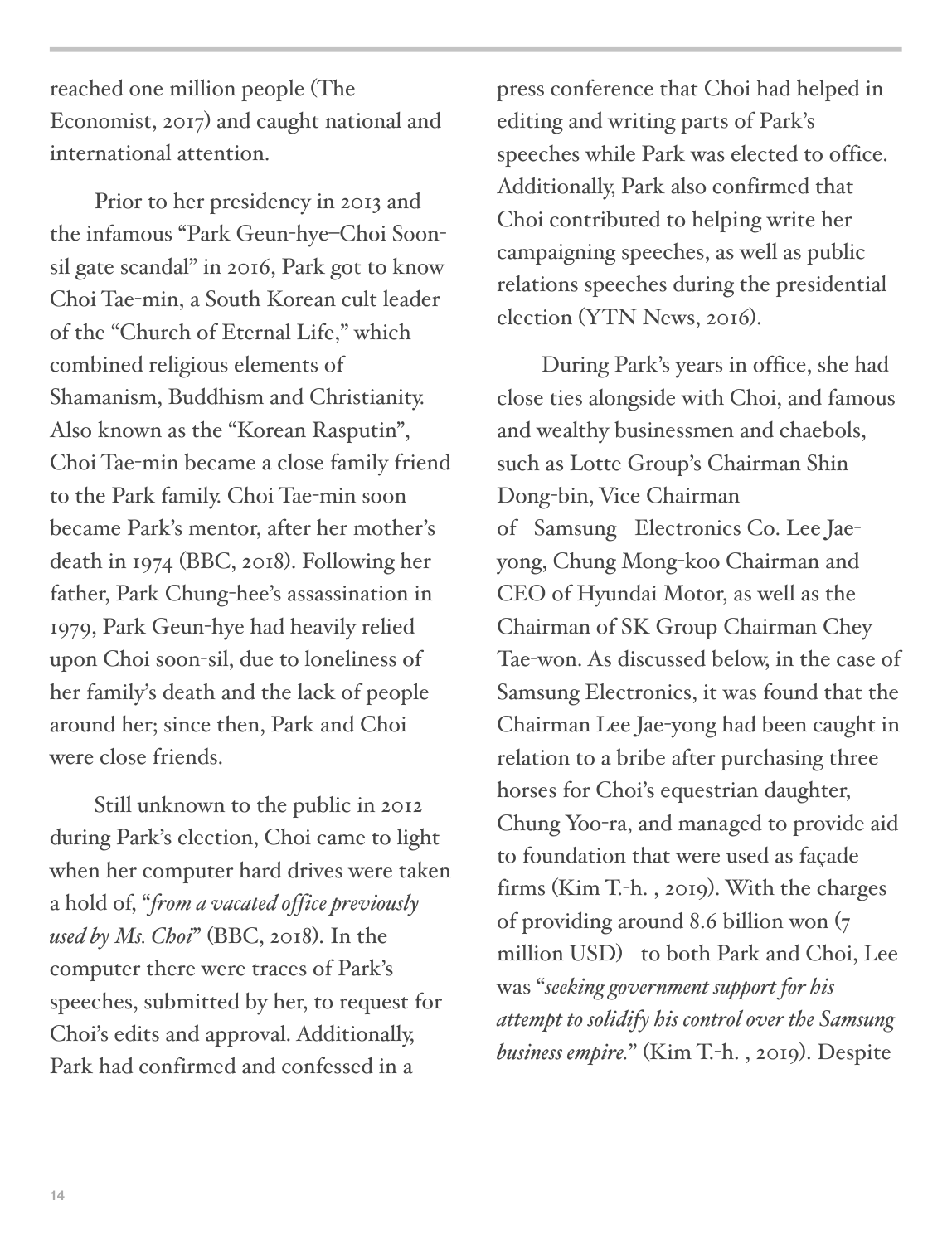getting a reduced sentencing of 1.5 years in prison from the Seoul High Court, Lee was freed soon after in early 2018 "*overturning key convictions and shaving the bribe total by more than a half*" (Kim T.-h. , 2019).

Like Lee's case and his participation in bribery, Lotte Chairman Shin Dong-bin was at the center of the public's attention after being intertwined by both Park and Choi. Shin Dong-bin, who was the CEO of South Korea's fifth largest conglomerate, was accused of bribery for his own personal benefit. The court found that this personal gain happened to be Shin's offering a bribe money of 7 billion won (around USD \$6.5 million) to former president Park (CNBC, 2018). This favor was requested in to "*win the state license to open a duty-free shop and to strengthen his control over the group. Lotte has interests in retail and many other businesses*" (CNBC,

2018). Similar to Lee, the Seoul High Court sentenced Shin to 2.5 years in prison.

The convictions were small for these conglomerates participating in Park and Choi's corruption scandal, which made South Korean citizens and the public disappointed and angered, especially when the Sewol Ferry tragedy occurred in 2014, causing 304 deaths, 250 of them being high school students. This impactful and emotional event caused deeper pain to South Koreans, as well as to the families who lost their family members from this tragic event occurred under Park's regime. To many South Koreans, the ferry sank in greed due to corruption and complete fault in Park's administration, and the incident became a national trauma to the South Koreans who watched the incident unraveling in real time.*1*

*1*. The Sewol Ferry set off from the port of Incheon carrying around 443 passengers and 33 crew members in the late evening of April 15, 2014. Scheduled for an overnight journey, the ferry was set to sail to Jeju Island, around 440 kilometers away from Incheon (Jeong, 2019). Among the 433 passengers, most of the passengers were both high school students and teachers from Danwon High School, who were on a school field trip to the Island. What was expected to be a highly anticipated trip, turned into a nightmare in the morning of April 16, 2014. After the students and passengers enjoyed their breakfast at around 8 a.m. (KST), the ferry neared the Maengol Strait (맹골수도) just before 9 a.m. The Maengol Straight, a narrow channel just between Jindo Island and Maengol Island, is around 4.5 kilometers width and is labeled with the second highest current in South Korea, with 6 knots (Kim S. , 2015) alongside with strong underwater currents. As the ferry took a sharp turn as it neared this channel, the ferry started tilting towards the water, startling the passengers. As the ferry began sinking, the students and passengers on the Sewol Ferry were told to keep still where they were at and not to move, as it would be dangerous (Hancocks, Pearson, & Shoichet, 2014). However, as water of around the 12°C (53.6°F) continued to rise within the ferry, it was found that the students and some passengers who disobeyed the orders from the loudspeakers, managed to survive. Before the Sewol completely submerged into the waters at around 1:00 p.m., it was found that around 300 people out of 443 passengers remained missing for more than 12 hours, after the submerging of the ferry (NBC News, 2014).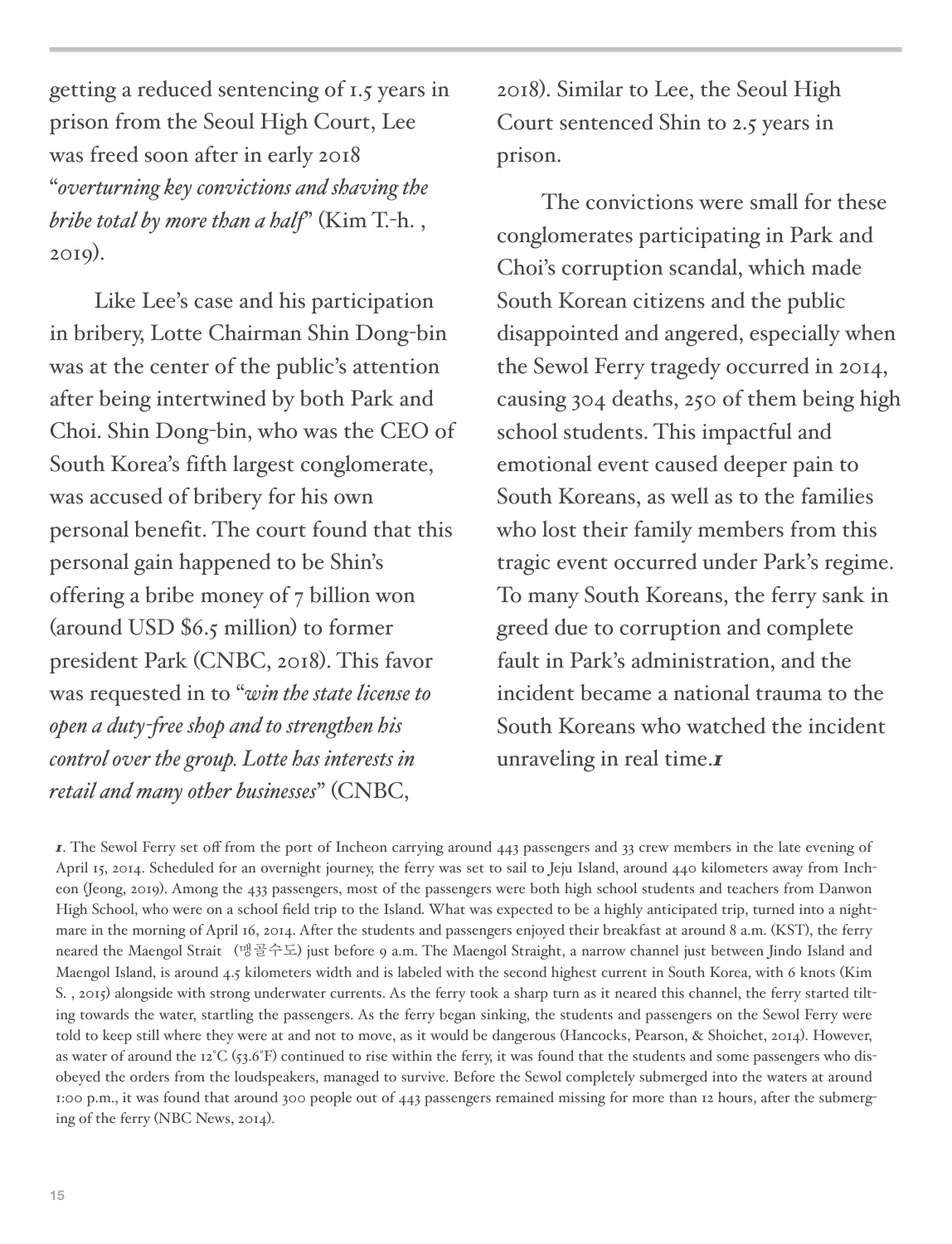"During the prosecution, it was found that Park had been fabricating her whereabouts, to justify her slow and late response to the sinking ferry".

During the trials, it was found that the captain was the first leaving the sinking ferry and that the cargos were twice the legal limit. Additionally, it was also uncovered that the crew lied about the weight of the cargo and that they "*failed to properly securethe cars, trucks and shipping containers to the decks*" (Choe, 2019). Additionally, some of these cargos were not even secured for safety and others used unstable ropes rather than the reliable chains, which undermined the safety of their passengers. Also, during the prosecution it was found that Park had been fabricating her alibi, to justify her slow and late response to the sinking ferry (Lee, 2018); however, her lies were caught during the prosecution. The angered South Korean public questioned why Park was not briefed earlier about the issue of the sinking ferry and deemed the controversial seven hours, where she was not responsive; a "seven-hour mystery," as Park refused to explain her whereabouts during the most crucial time where many, if not all the passengers could have been saved from the sinking ferry.

In fact, the Seoul Central District Prosecutors' Office later uncovered that the crisis management center at the Blue House was notified of the Sewol Ferry at around 9:19 a.m., which was shared among the presidential aides at 9:24 a.m. through a text message system (Korea JoongAng Daily, 2018). After the first situation report was completed by the Blue House's crisis management center at 9:57 a.m., another alert was sent to Park's home at 10:12 a.m. and the report, "left on a table outside the room" (Korea JoongAng Daily, 2018), had never been seen, as Park had been in her bedroom allegedly sleeping (Korea JoongAng Daily, 2018).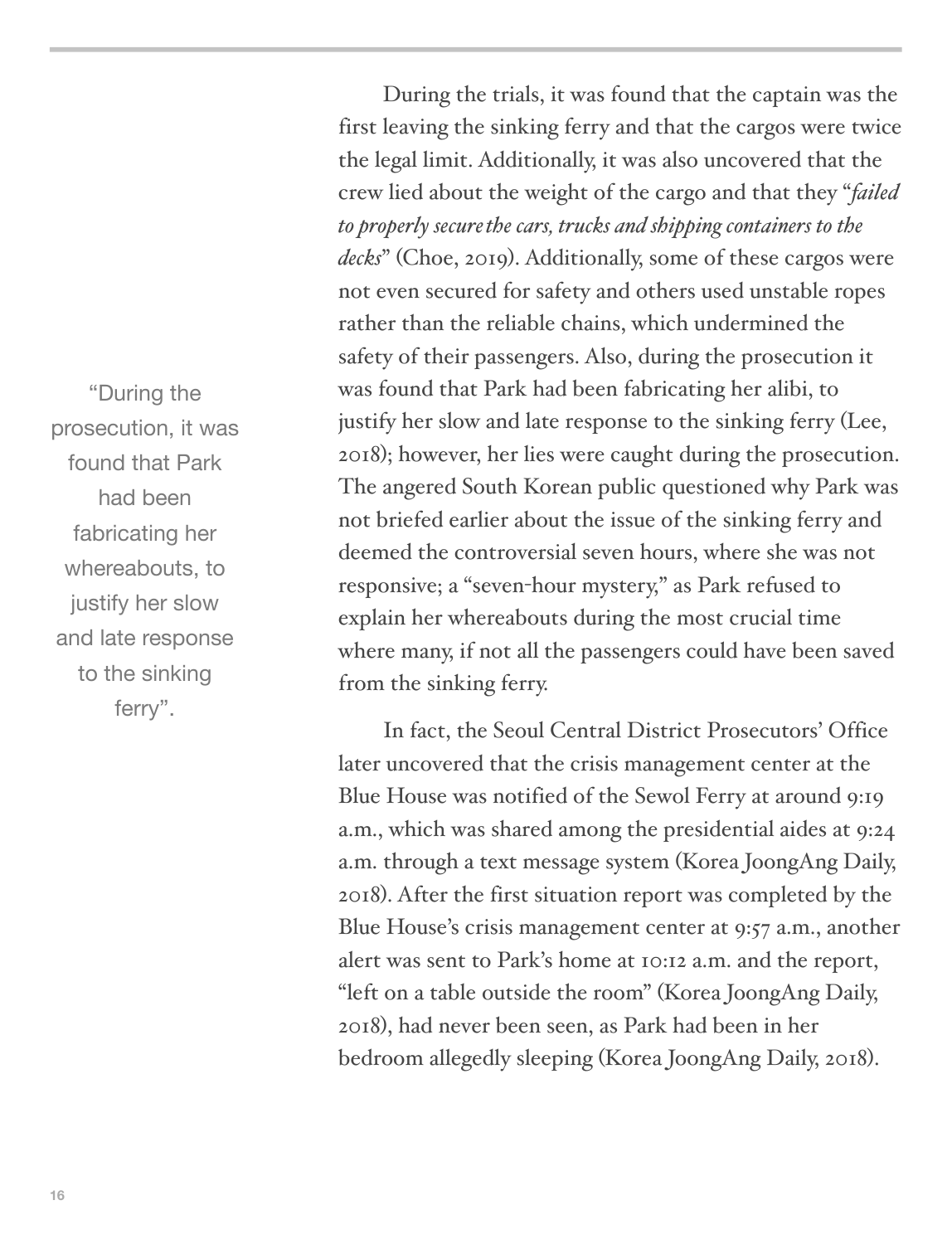When Park had received the briefing through her phone, she gave out an order to verify there were no casualties; however, it was already 10:22 a.m. and too late to rescue the passengers on the ferry, as the ferry had already tipped at around 108 degrees (Korea JoongAng Daily, 2018). Soon after the trials, the captain on the ship, who was the first to flee the ferry and told the rest of the passengers to stay still without moving, was sentenced to 36 years in prison for negligence.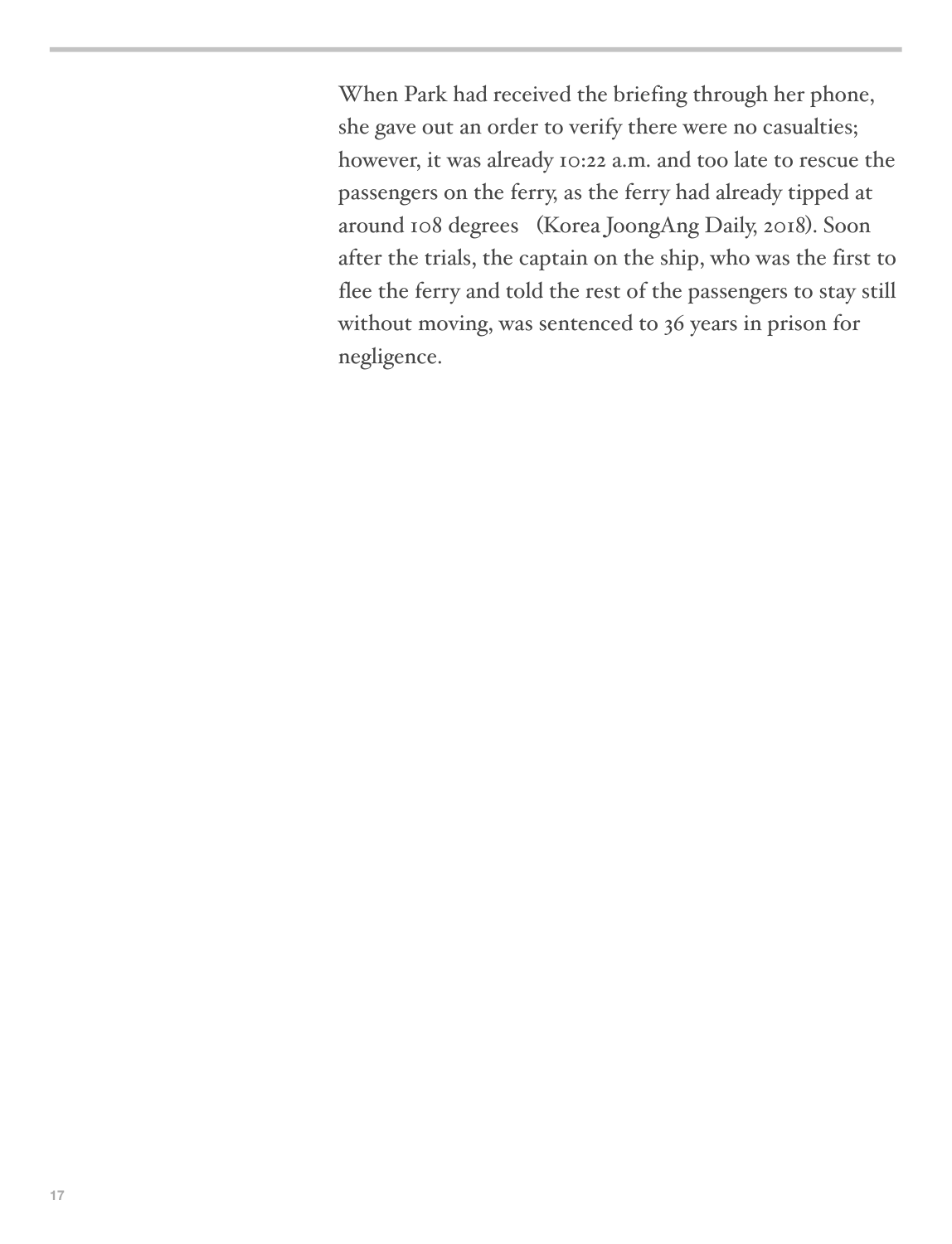### The Park Geun-hye Network

As mentioned, former president Park Geun-hye was prosecuted and convicted under charges of corruption and abuse of power; however, the model presented and analyzed herein is based on media sources due to the lack of access convicted under charges of corruption and abuse of power; however, the model presented and analyzed herein is based on media sources due to the lack of access to public official documents of indictment and conviction. In this sense, the model herein referred as "Park Geun-hye Network" is an initial effort to understand the underlying structure that sustained this complex case of corruption, favoritism, abuse of power, coercion and clientelism. As explained in the introduction, the model is based on excerpts of the prosecution covered by media outlets in South Korea.

#### **4.1. Structure**

The modeled network consists of 44 nodes/agents that established 69 interactions, as illustrated in the Figure 1. The 44 nodes/agents include 35 (80%) categorized as private and 9 (20%) as public officials at the highest levels of the executive branch, since the case directly involved the President. As observed in the Table 1, the 35 private nodes/agents include 12 organizations: 4 large corporations or chaebols, 4 companies, and 4 foundations.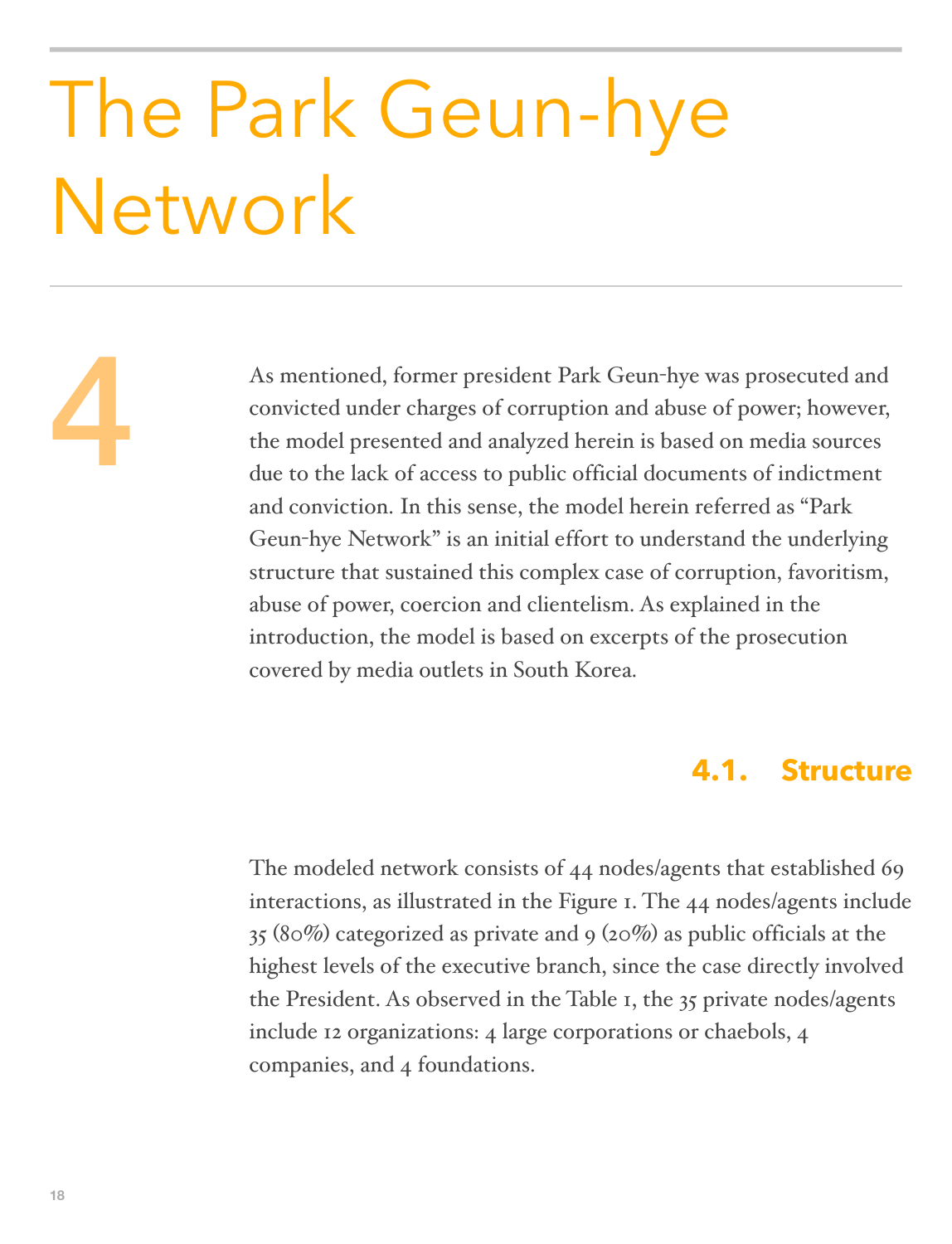

#### **Figure 1. "Park Geun-hye Network". Size and location of the nodes/agents represent the betweenness indicator.**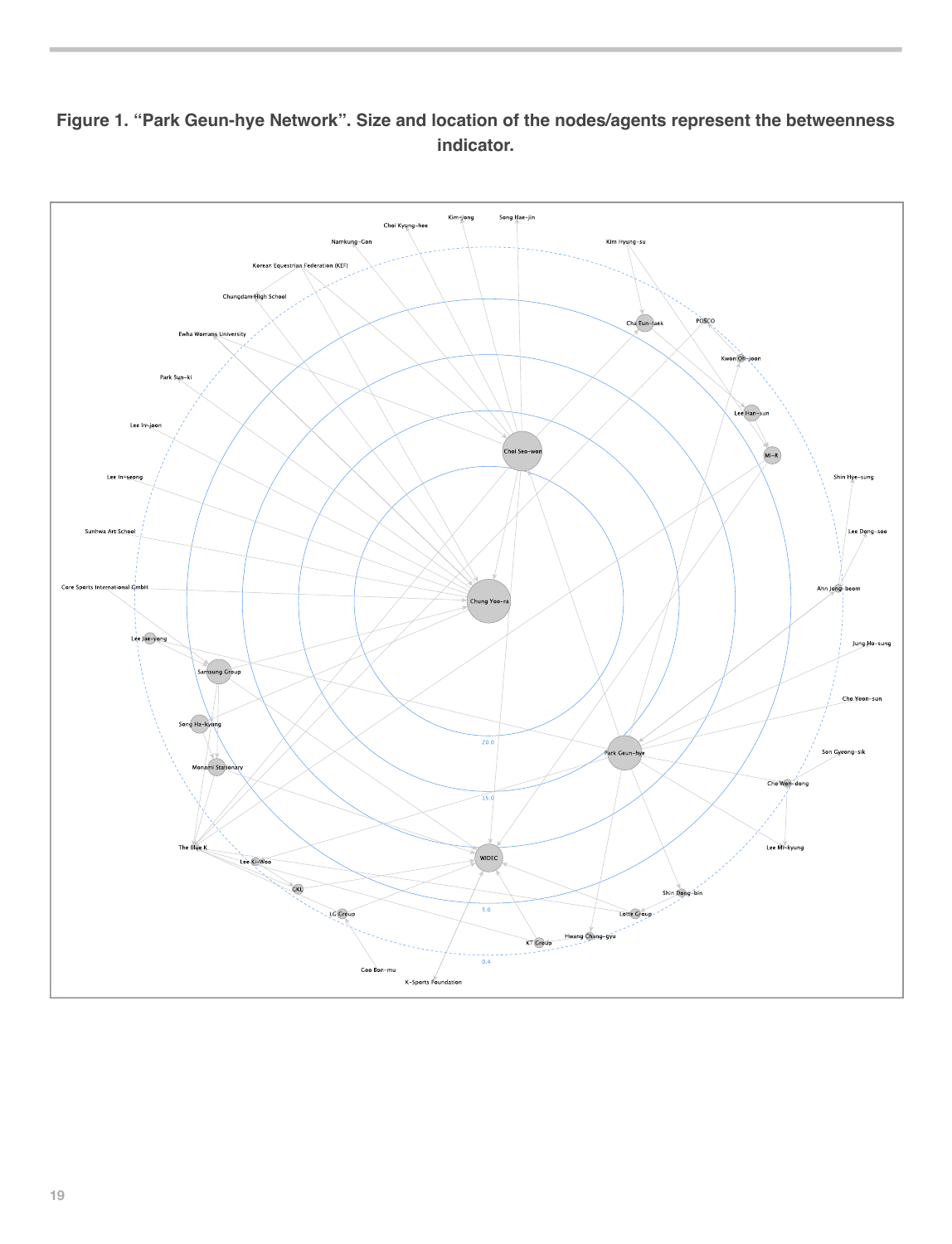| Private nodes/agents               | <b>Amount</b>  |
|------------------------------------|----------------|
| Corporations                       | 4              |
| Foundations                        | 4              |
| <b>Business Conglomerate - CEO</b> | $\overline{4}$ |
| <b>Business</b>                    | 3              |
| CEO                                | 3              |
| Professor                          | 3              |
| <b>University Affiliate</b>        | 3              |
| Vice Chairman                      | 2              |
| <b>Business - Consulting Firm</b>  | $\mathbf{1}$   |
| <b>Officials</b>                   |                |
| University                         | $\mathbf{1}$   |
| <b>University President</b>        | 1              |
| Chairman                           |                |
| Equestrian                         |                |
| <b>Ex-President's Confidant</b>    |                |
| <b>Music Video Director</b>        |                |
| Official                           |                |

**Table 1. Private nodes/agents, "Park Geun-hye Network".**

Among the 12 organizations, it is necessary to stress the role of 2 façade foundations established with the specific purpose of channeling and hiding bribes: "the Blue K" and "WIDEC", ran by Choi to receive and hide bribes that were legalized as contributions. For instance, Ms. Choi established the Blue K in January of 2016 as "a sports management company (…). With the backing of Ms. Park and Mr. Ahn, she coerced the conglomerate Lotte into donating \$6 million for a sports complex that the company hoped to build and manage. In February, Ms. Park asked the steel maker Posco to help Ms. Choi's company; under pressure from Mr. Ahn, Posco agreed to create a fencing team so that the Blue K could manage it" (Sang-Hun, 2018). In the Figure 2 it is presented with blue lines the structure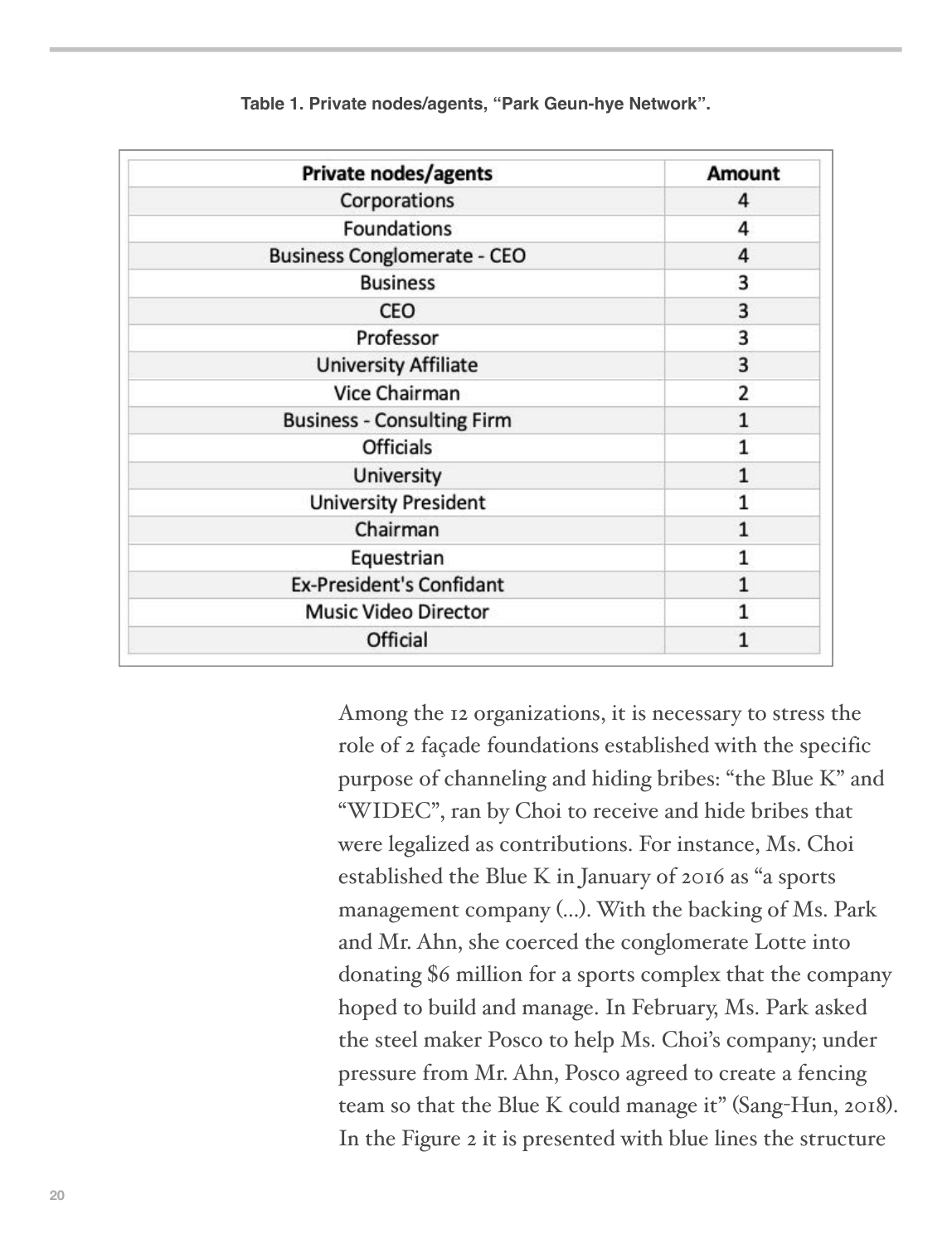of those payments formally made as "contributions" and "donations" to both foundations; as observed, the blue lines flow from the corporations to the nodes/agents the "Blue K" and "WIDEC".

**Figure 2. "Park Geun-hye Network". Size and location of the nodes/agents represent the betweenness indicator. Blue lines represent interactions consisting of "bribes", "bribes paid as contributions" and "logistic for paying bribes". Orange lines illustrate legal representation of private companies. Light green lines represent networking through "favors", "hiring" and "introducing".**

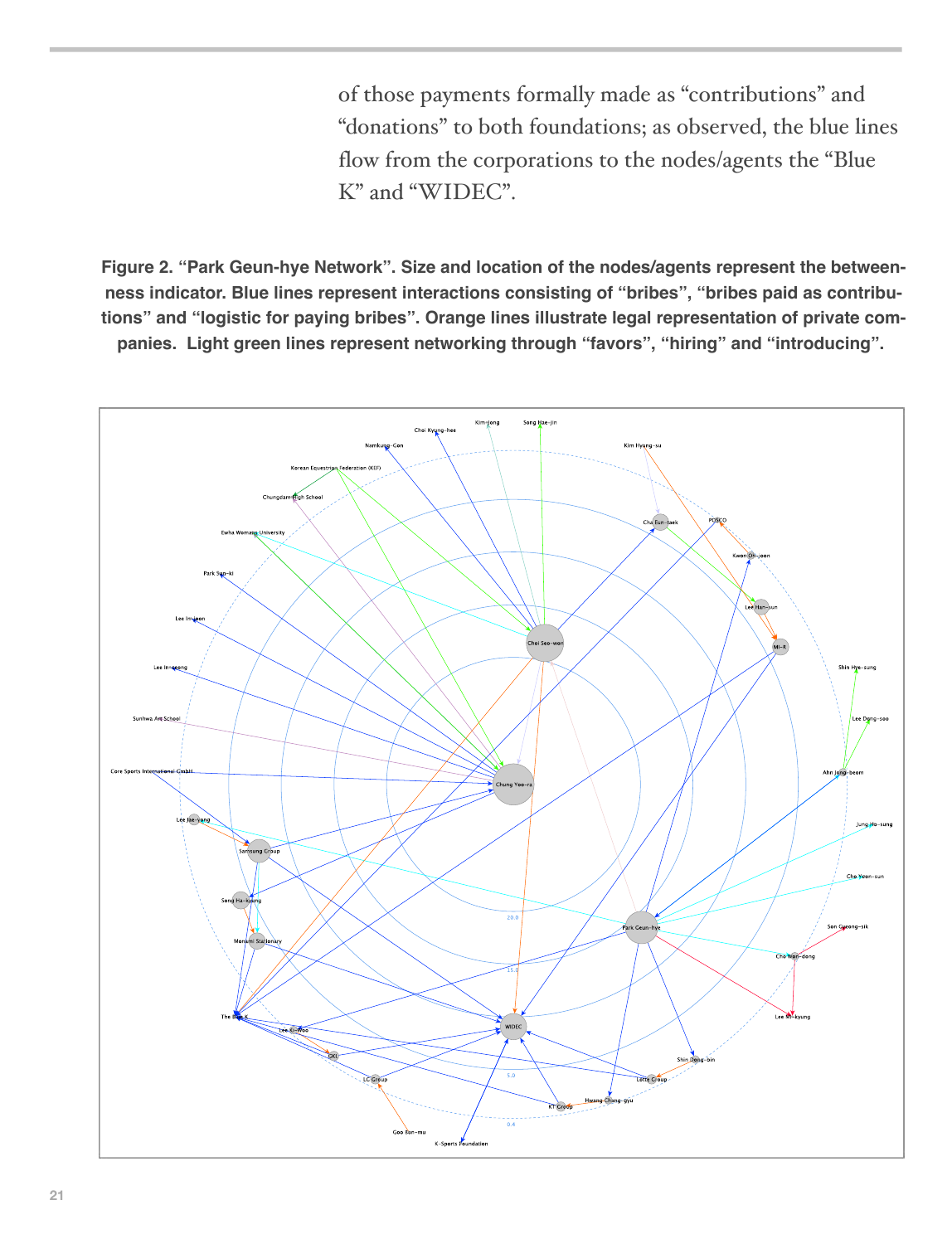However, as observed in the Table 2, the 69 interactions include interactions not limited to the payment of bribes, since some of them inform about abuse of power exercised by former president Park and her confident Choi, who even influenced corporative decisions as those related to the resignation of directors of corporations. Additionally, some interactions inform about quid-pro-quo agreements that do not involve direct corruption or bribery but facilitate a situation of cooptation; for instance, Chung Yoo-ra, Choi's daughter, constantly received favors from the university where she studied and also from the Korean Equestrian Federation.

|  | Table 2. Interactions, "Park Geun-hye Network". |  |  |  |  |
|--|-------------------------------------------------|--|--|--|--|
|--|-------------------------------------------------|--|--|--|--|

| Category                                       | Amount         |
|------------------------------------------------|----------------|
| Corruption - Paid bribery as contribution      | 17             |
| Corruption - Bribery                           | 14             |
| Corporative structure - Represents             | 9              |
| Accomplice                                     | 4              |
| Favors                                         | 3              |
| Studies at                                     | 3              |
| Threatens - Influences in corporative decision | $\overline{2}$ |
| Conspiracy                                     | $\overline{2}$ |
| Abuse of power - Hires                         | $\overline{2}$ |
| Corporative structure - Owns and represents    | 2              |
| Coercion                                       | $\overline{2}$ |
| Threatens                                      | $\mathbf{1}$   |
| Logistics - coordinate bribery                 | $\mathbf{1}$   |
| <b>Mentors</b>                                 | 1              |
| Co-worker                                      | $\mathbf{1}$   |
| Introduction                                   | 1              |
| Abuse of power                                 | 1              |
| Favors - Signs falsified documents             | 1              |
| Family - mother                                | $\mathbf{1}$   |
| Provides classified information                | 1              |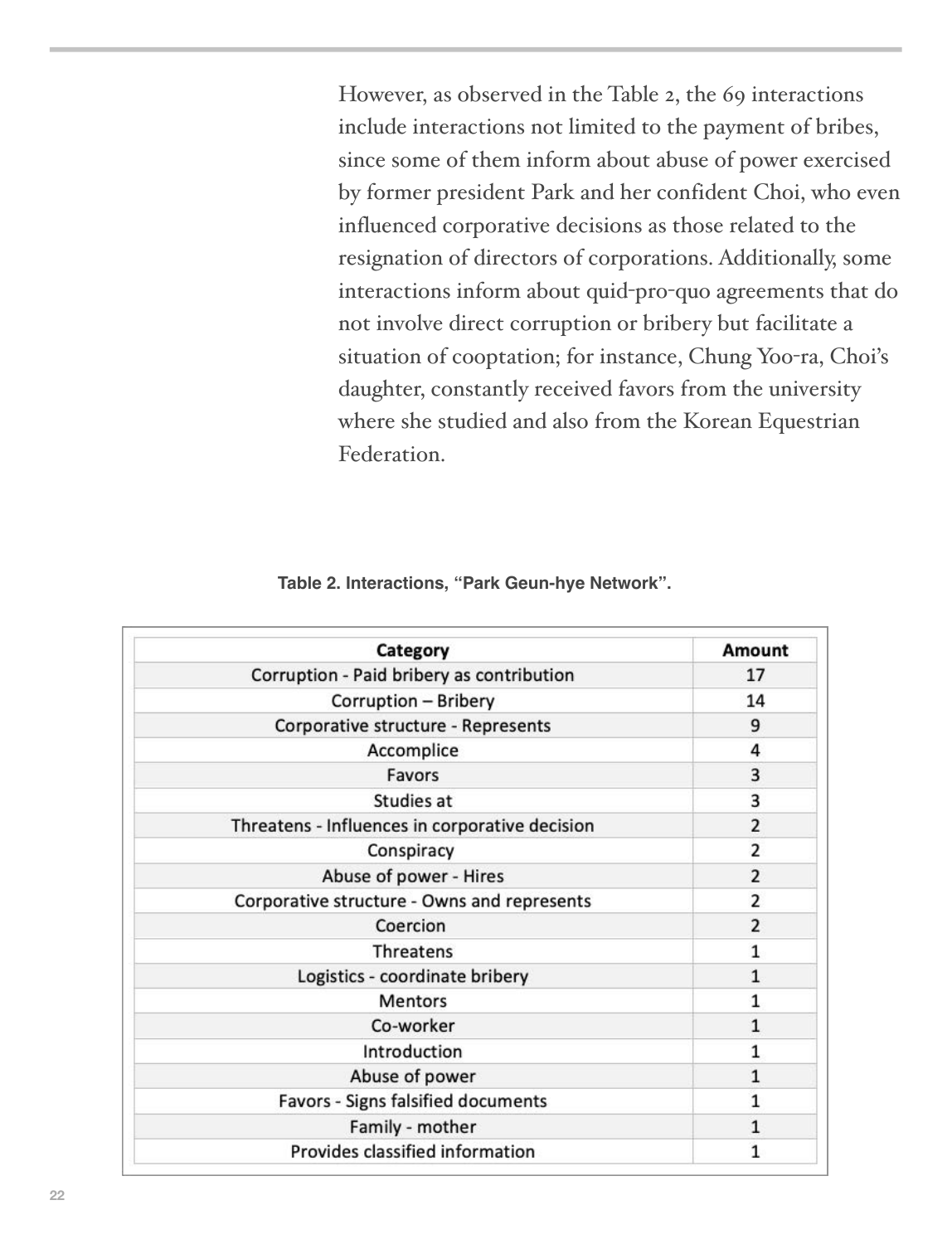Those favors apparently had the purpose of gaining power of influence towards her mother, Choi, due to her privileged access to President Park, and therefore contributing to promote a situation of cooptation behind a quid-pro-quo relationship. As a result of the favors provided by the University, "*Choi Kyung-hee, Ewha's former president, and Namkung Gon, the university's former head of admissions, (…) received shorter prison terms on Friday for providing Chung favorable treatment*" (Tong-Hyung, 2017).

#### **4.2. Centrality indicators**

As observed in the Table 3, Chung Yoo-ra, Park Geun-hye, and Choi Seo-won register the highest direct centrality indicators, accounting for a total of 26,09% out of the direct interactions in the network, while the set of five nodes/agents with the highest indicator account for 39,85%. Among these three nodes/agents, Chung Yoo-ra is the hub of the network, considering that media outlets informed extensively about the favors she received from professors and directors at her school. However, to understand the operation of the network, it is also important to identify those nodes/agents with the highest capacity to intervene in flows of resources, as presented in the Table 4.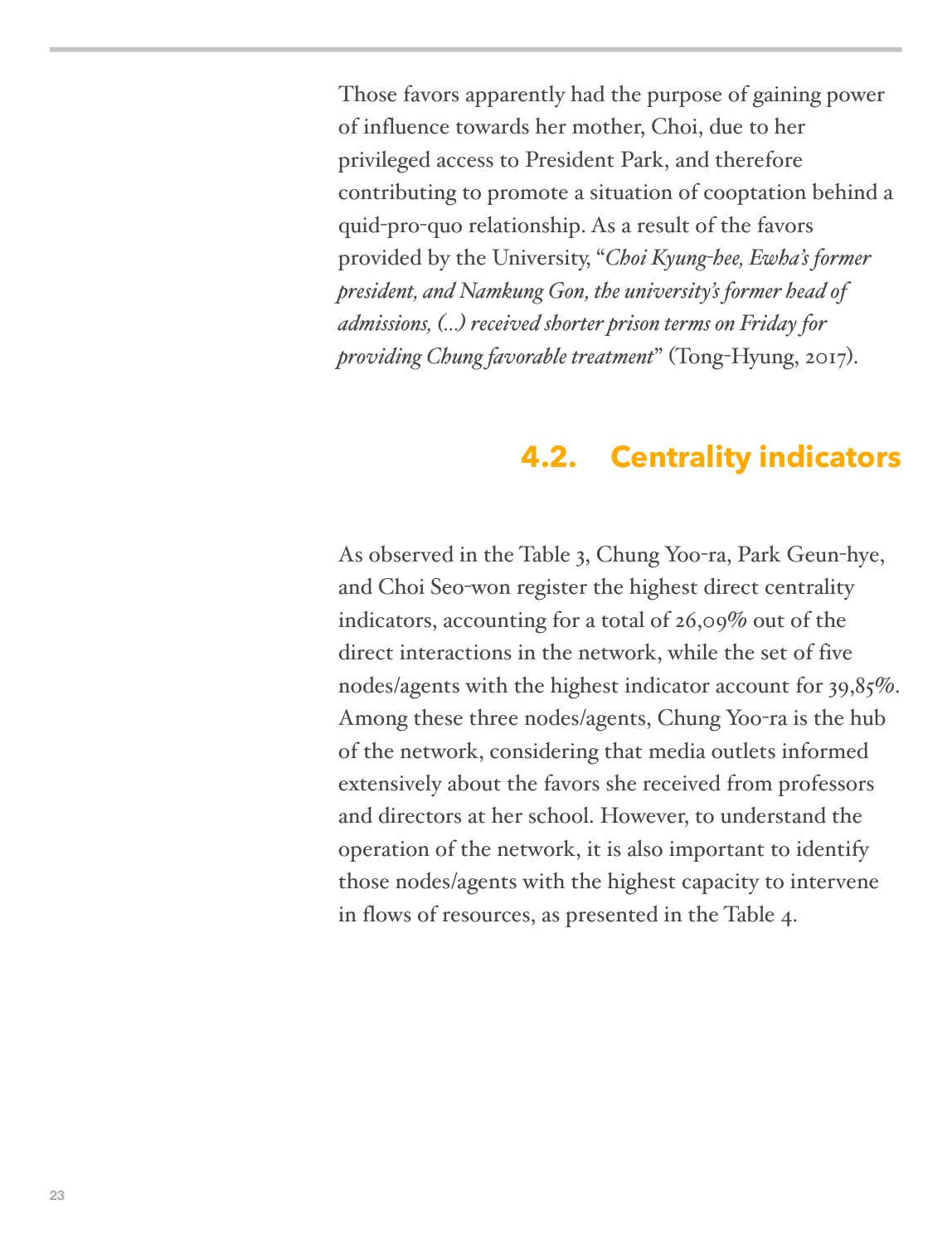**Table 3. Nodes/agents with highest direct centrality indicator, "Park Geun-hye Network".**

| Node/agent    | % direct centrality |
|---------------|---------------------|
| Chung Yoo-ra  | 9.42                |
| Park Geun-hye | 8.70                |
| Choi Seo-won  | 7.97                |
| <b>WIDEC</b>  | 7.25                |
| The Blue K    | 6.52                |
| Total         | 39,85%              |

**Table 4. Five nodes/agents with the highest betweenness indicator, "Park Geun-hye Network".**

| Node/Agent           | <b>Betweenness %</b> |
|----------------------|----------------------|
| Chung Yoo-ra         | 22.4                 |
| Choi Seo-won         | 18.31                |
| Park Geun-hye        | 13.83                |
| <b>WIDEC</b>         | 9.09                 |
| <b>Samsung Group</b> | 7.11                 |
| <b>Total</b>         | 70.74                |

Despite de relevance of corporations in the network of corruption, the three nodes/agents with the highest indicator of betweenness are individuals. Additionally, it calls the attention that the node/agent with the highest indicator of betweenness, and therefore with the highest capacity for arbitrating resources in the network, is also Chung Yoo-ra, Choi's daughter, with 22.4% and therefore located in the nucleus of the Figure 2. As mentioned, this fact can be explained because the modeled network includes prolific information published by the media outlets about the favors that Chung Yoo-ra received from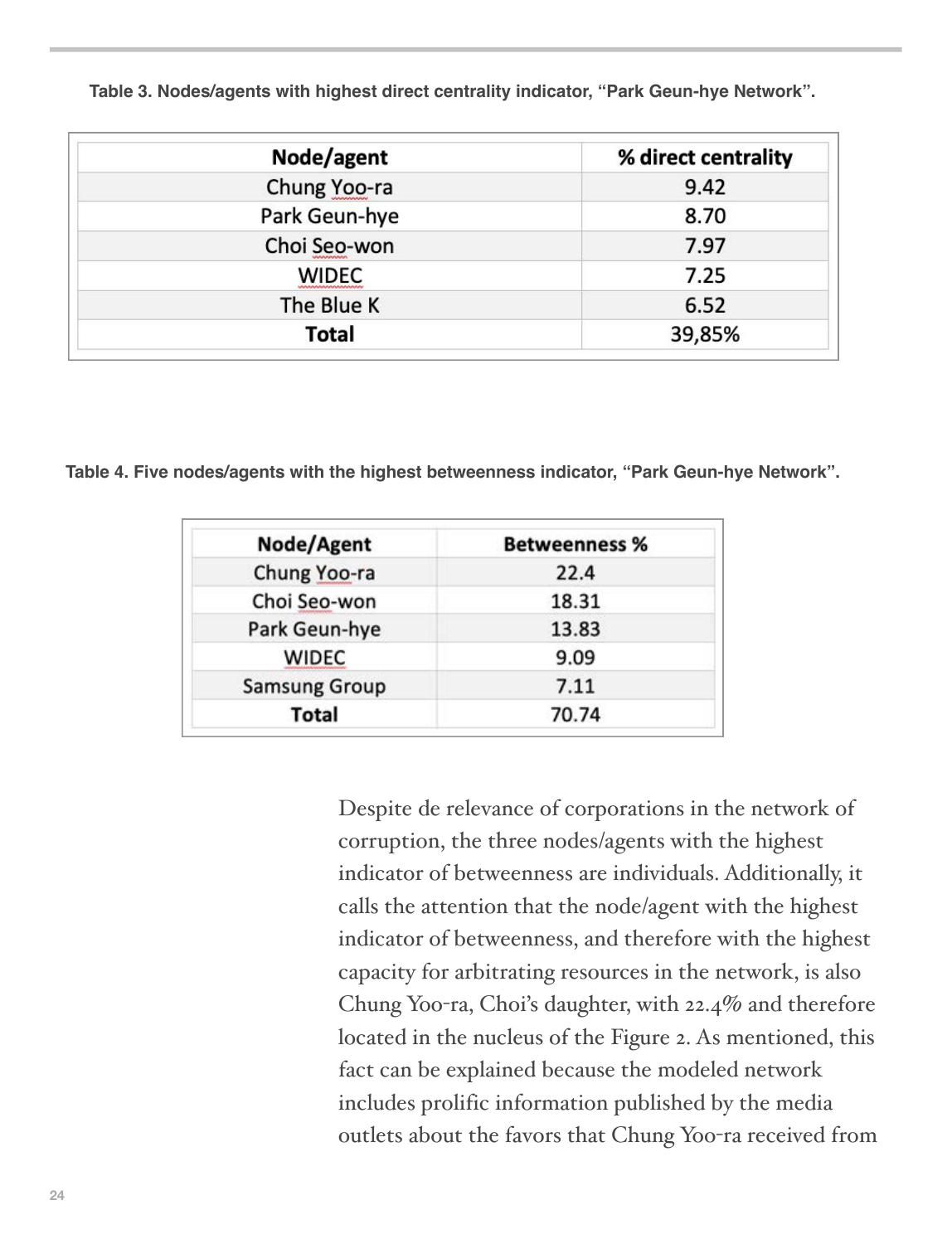the Ewha Womans University, the Korean Equestrian Federation (KEF) and even the Sunhwa Art School; the latter, a School where she only attended 86 out of 205 days of classes during her third year (옥현주, 2016). However, Chung Yoo-ra not only received favors from the Ewha Womans University and the Korean Equestrian Federation (KEF), but also money. In fact, prosecutors established that Samsung funded USD \$18 million to the consulting firm Core Sports International GmbH, controlled by Choi, apparently with the purpose of developing "*(…) an Equestrian Team, including overseas training of athletes to prepare for 2018 Asian Games and World Equestrian Games; [although] the team was meant to include six riders with 12 horses, Samsung's contract says, but never grew beyond Chung and her coach, according to lawmakers on a parliamentary committee investigating the presidential scandal*". As a result, most of the funds that Samsung paid ended up in Chung Yoo-ra's account or in the purchase of a horse valued in 1 million euro (Miyoung Kim, 2016).

The second node/agent with the highest betweenness indicator is Choi Seo-Won (18.31%), who had privileged access to President and, therefore, intervened in several geodesic routes in which money and favors between private and public nodes/agents flowed; therefore, Choi appears close to the nucleus in Figure 2. As it has been pointed out, despite lacking an official public position, Seo-Won used her ties with president Park to interfere in State affairs and to obtain irregular personal profits; in fact, she "*was convicted of exploiting her ties with Park to force 50 companies to cough up a combined 77-point-four billion won for two of her nonprofit foundations*" (KBS World Radio, 2020). Although the initial prosecution and conviction included not only charges of corruption but also coercion against the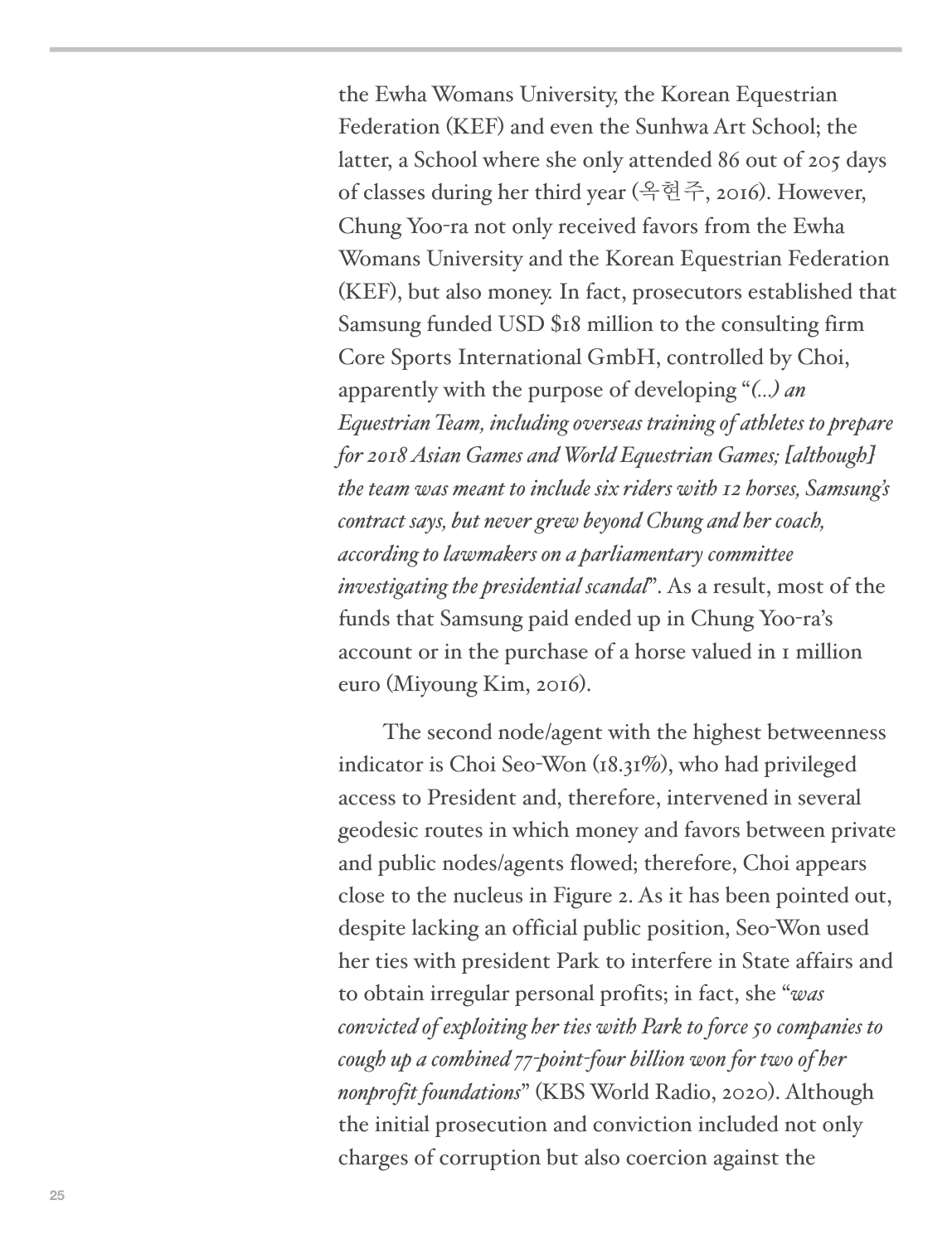companies, in 2020 the Korean Supreme Court upheld the charges of corruption that included bribery and abuse of power and dismissed the charges of coercion (KBS World Radio, 2020).

The third node/agent with the highest indicator of betweenness is the former president Park Geun-hye, with 13.83%. The fact that despite having the highest public position in the network Park doesn't register the highest betweenness indicator, can be explained because she didn't establish direct interactions with the corporations involved in the network related to giving instructions, or requesting bribes; instead, all the interactions were made through Seo-Won, who registered the highest indicator. As expected, the fourth node/agent is WIDEC (9,09%), one of the foundations that Seo-Won established in Germany and Korea to receive, channel, and hide bribes as contributions. Together with Samsung, which was one of the chaebols involved in the network, these five nodes/agents with the highest betweenness indicators intervene in 70,74% out of the total geodesic routes through which resources such as money and favors flowed.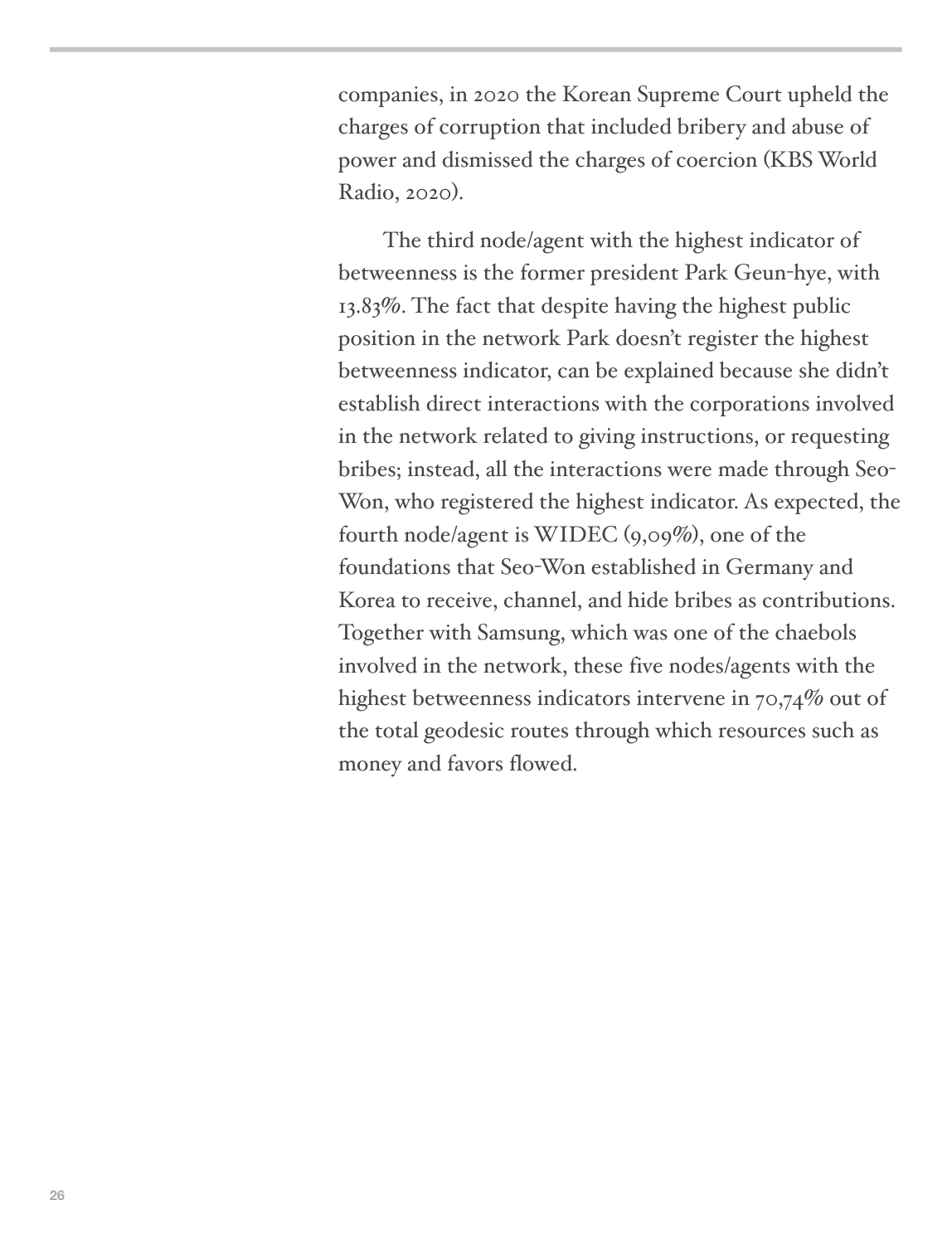### Final Discussion

Despite the lack of direct access to public records describing the<br>judicial process, this initial model provides interesting insights ab<br>the dynamics of cooptation involving the highest levels of politica<br>economic institut judicial process, this initial model provides interesting insights about the dynamics of cooptation involving the highest levels of political and economic institutions in South Korea. For instance, as observed in several other countries, the network not only reveals a situation of traditional grand corruption (Rose-Ackerman, 2002; Transparency International, 2016), but a situation of cooptation between key players operating at the highest institutional positions of the Korean State. This means that the situation is not limited to public agents that abuse the Korean public budget, or private corporations that bribe public agents to obtain administrative favors; instead, in the analyzed case public and private agents coordinate their goals to obtain benefits through diverse procedures sustained on the actions of "gray" nodes/ agents such as Choi Seo-won, who operate in a thin divisive line between legality and illegality.

> The "Park Geun-hye Network" cannot be explained without the key role of Seo-Won, who established a bridge between public and private spheres; in the same sense, Chong Yoo-ra, her daughter, was also a key player in charge of channeling and hiding bribes. These two nodes/agents obtained personal profits through bribes and received other types of favors and privileges despite lacking any official public position. Those nodes/agents with the highest indicators of betweenness operated across "structural holes" (Burt, 1992); therefore, they are structural bridges who efficiently articulate agents across (i) private and public, (ii) political and economic, and sometimes even (iii)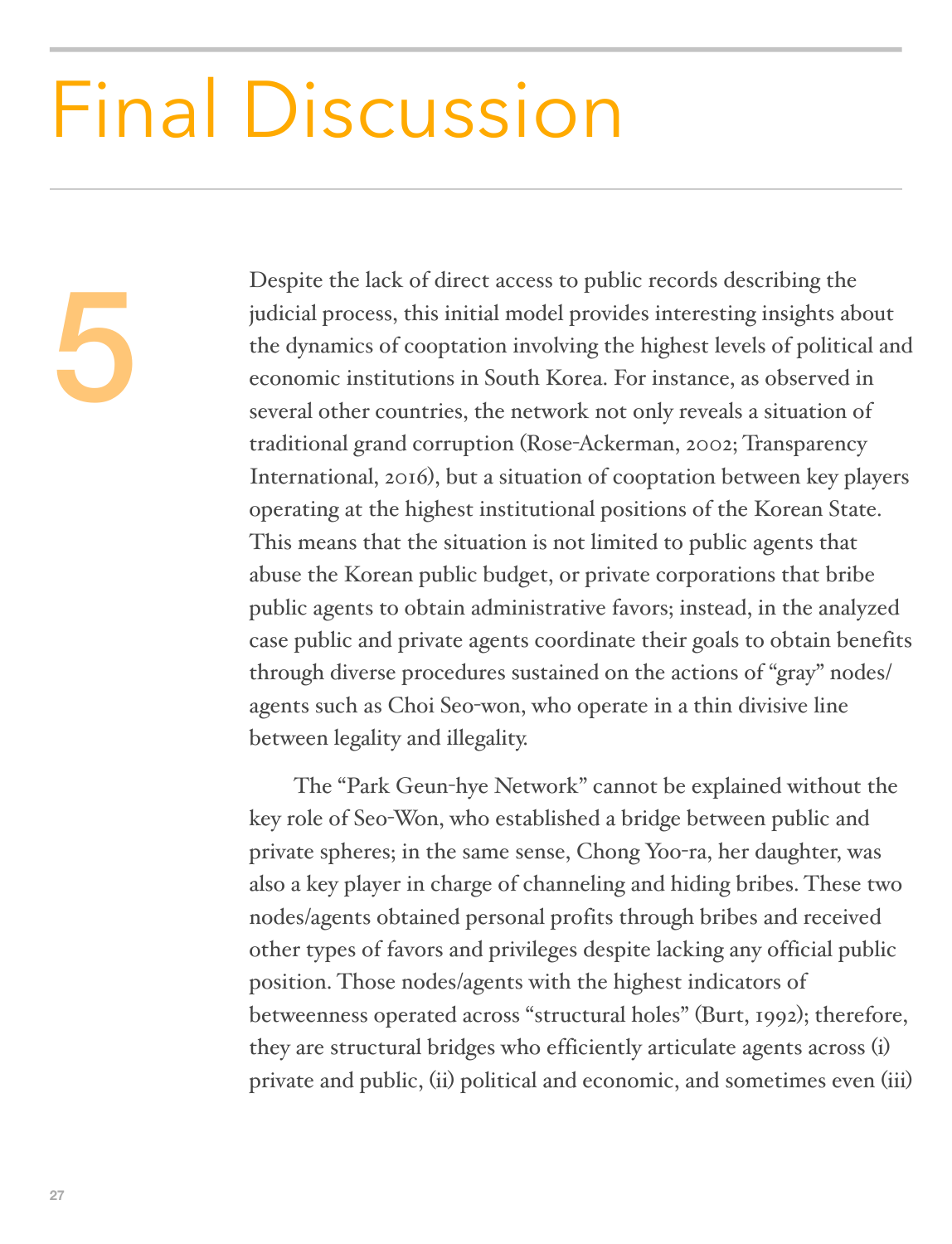legal and illegal sectors. Commonly, these structural bridges that connect previously isolated networks (Csermely, 2006) are "grey agents" that cannot be defined as entirely public/ private or lawful/unlawful agents, because their organizational and institutional roles do not coincide, which means that they sometimes operate within legal organizations to promote unlawful institutions (Garay-Salamanca & Salcedo-Albaran, 2015). In this sense, the concept of "institutional cooptation", which has been useful to understand macro and super networks of corruption (Garay Salamanca, Salcedo-Albarán, & Macías, 2018d), allows acknowledging that the relevant nodes/agents involved are not exclusively public or private, and do not interact only through bribery.

As pointed out, structural bridges usually link lawful and unlawful agents and networks. This has been observed specially in cases of grand corruption, with macro and super networks of corruption in which economic profits are so large that sophisticated money laundering is required. In general, as economic profits flowing through bribes and other types of economic interaction are larger, more sophisticated money laundering schemes to avoid domestic and international controls from authorities are required. This sophistication commonly consists of establishing additional layers of companies, such as WIDEC, to transfer money through fake contracts and transactions before it can be used by the final individual beneficiaries. Although the sources analyzed herein do not evidence sophisticated money laundering schemes besides the establishment and use of a few façade foundations, it is critical to analyze

"Structural bridges usually link lawful and unlawful agents and networks".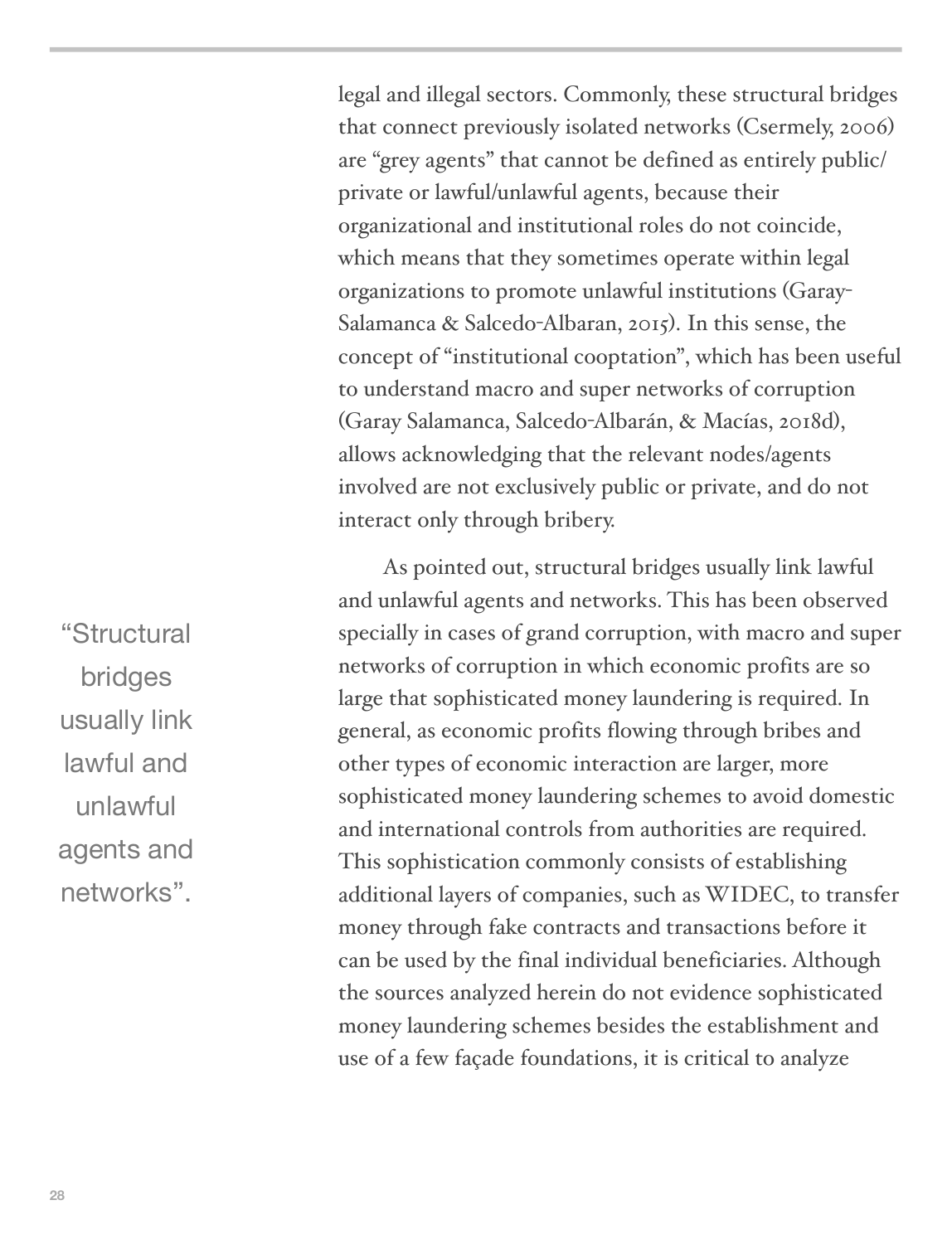additional information to understand how Choi Seo-Won, Chung Yoo-ra and Park Geun-hye channeled the money after arriving to the façade foundations and before they could effectively legitimize it and use it. Additionally, the situations of cooptation observed in this case is so intense that it includes a form of patrimonialism that "*shows the corruption of governance structures, designed to maintain the status quo by capturing the public sector power, structure, and resources*" (Nishijima, Mori Sarti, & Célia, 2019). In fact, the intense patrimonialism and neo-patrimonialism observed in Latin America is defined as hyper-presidentialism, it is, "*a system of government with strong presidents facing limited institutions*" (Simonović, 2018), which coincides with the presidential interference registered in the model.

It is also important to call the attention on the fact that the prosecution against Choi Seo-Won and Chung Yoo-ra took into consideration the favors received from educational institutions such as Ewha Womans University. Commonly, these flows of social capital are omitted during prosecutions and convictions of agents involved in corruption, given the difficulty to irrefutably demonstrate that those flows were relevant for sustaining the illicit network; as a result, prosecutions and convictions usually focus on the payment of bribes and tangible resulting favors, instead of also charging and judging informal types of interactions. The approach of omitting the flows of social capital -through intangible favors, networking, family ties, friendship, and other informal affiliations- hinder understanding the real complexity of corruption networks. As observed herein, those flows of social capital are pivotal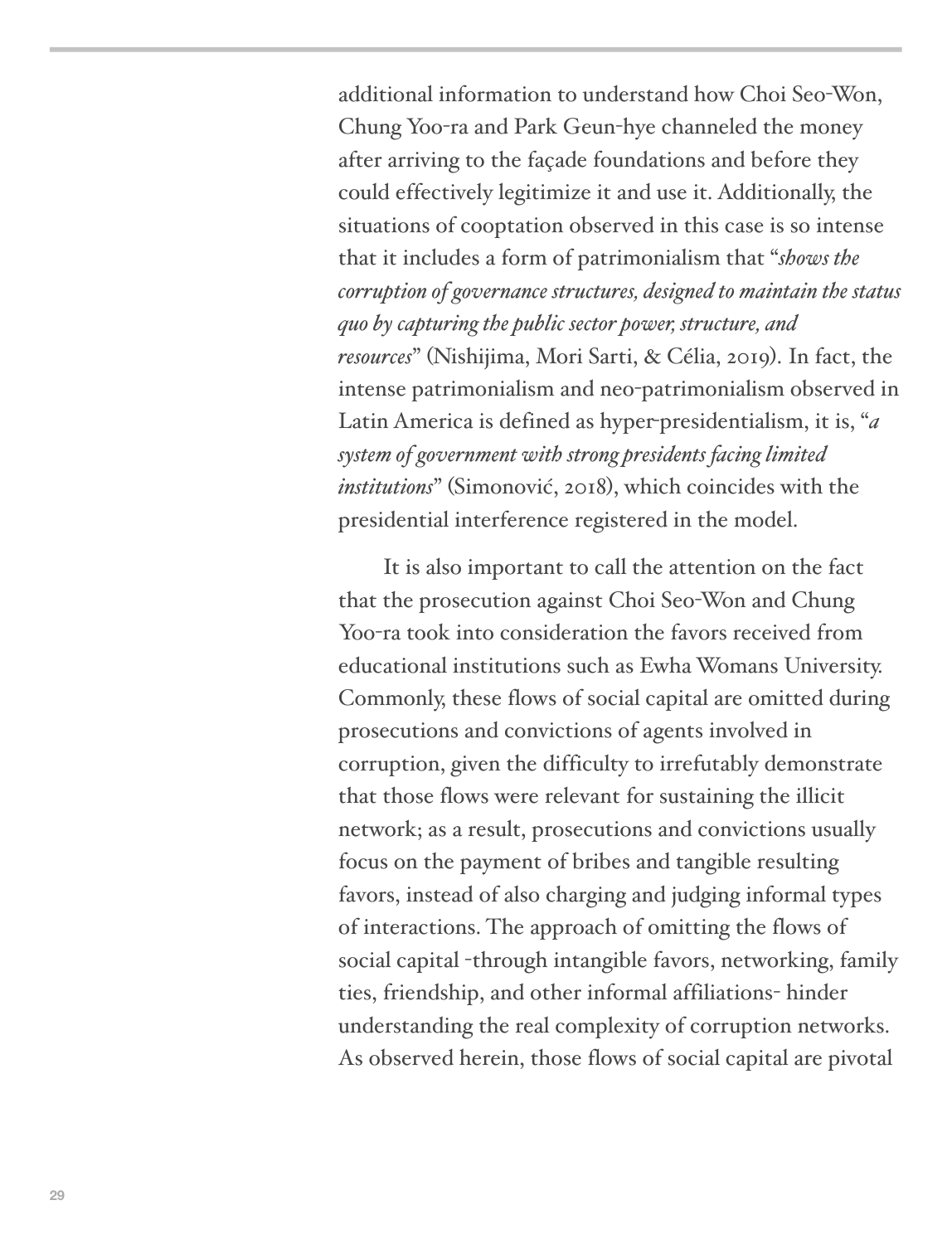for understanding the articulation of large-scale networks of corruption. Therefore, the investigation and analysis carried out during the prosecution against President Park, which considered several types of favors that Choi Seo-Won and Chung Yoo-ra received, may provide useful insights and inputs for judicial cases that involve macro and super networks of corruption in the Western Hemisphere, such as the "Lava Jato network" (Garay Salamanca, Salcedo-Albarán, & Macías, 2018d) or the "Venezuela network" (Salcedo-Albaran & Garay-Salamanca, 2021).

In any case, as previously mentioned, it is critical to access and apply criminal network analysis to the judicial records of prosecution and conviction to understand the real complexity of networks of institutional cooptation that have affected South Korea, as well as the challenges that authorities face worldwide when prosecuting super networks of corruption that involve highest official positions.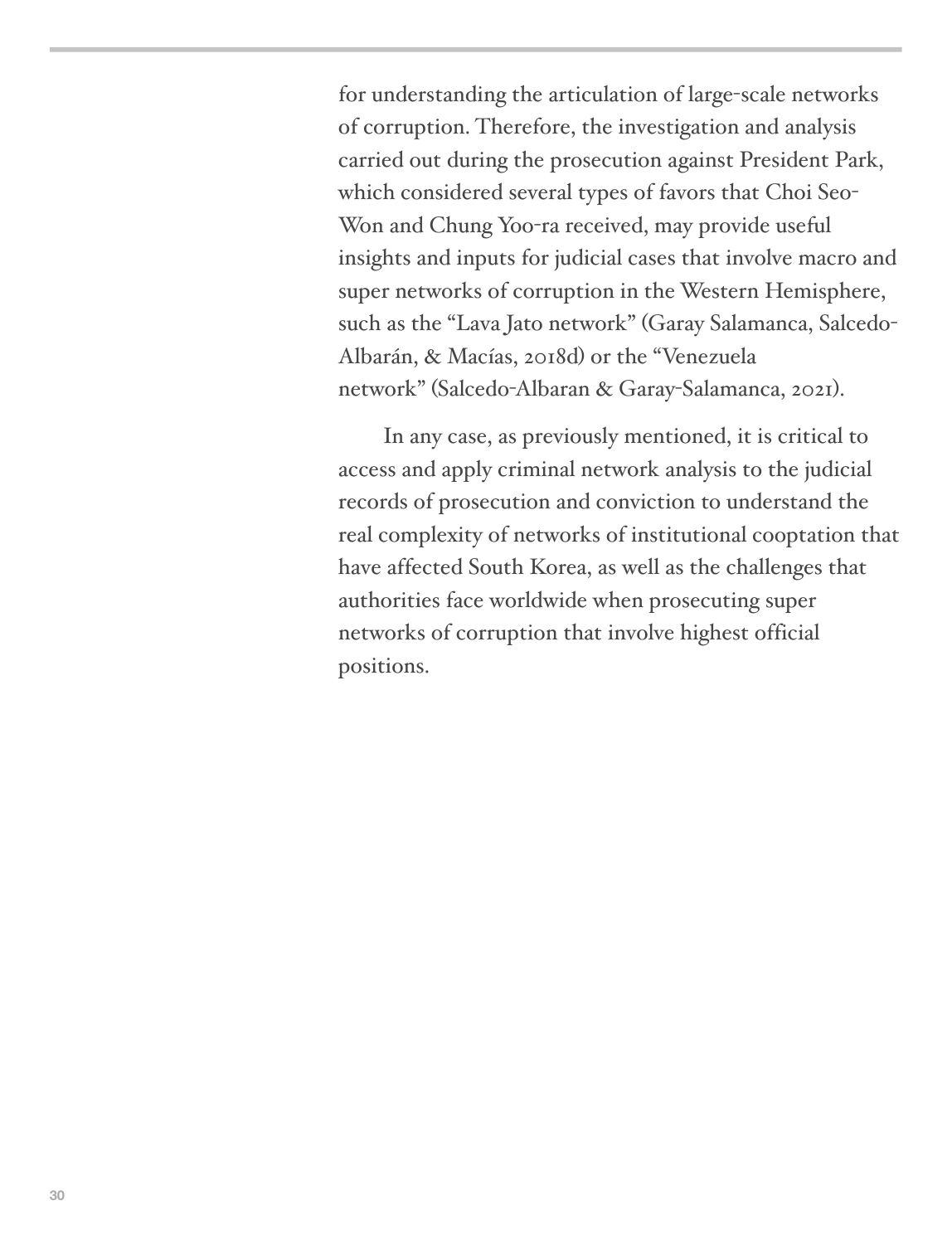### 착고무헌

6

옥현주. (2016, Dec. 05). *Chung Yoo-ra's high school diploma cancelled*. Retrieved from The Korea Herald: [http://www.koreaherald.com/](http://www.koreaherald.com/view.php?ud=20161205000806) [view.php?ud=20161205000806](http://www.koreaherald.com/view.php?ud=20161205000806)

BBC. (2018). South Korea's presidential scandal.

Borgatti, S. P., Mehra, A., Brass, D., & Labianca, G. (2009). Network Analysis in the Social Sciences. Science, 323, 892-895.

Burt, R. S. (1992). Structural Holes: The Social Structure of Competition. 1992: Harvard University Press.

Carrington, P. J., Scoot, J., & Wasserman, S. (2005). Models and Methods in Social Network Analysis. New York: Cambridge University Press.

Chang, K., & Park, J. (2020). Social Media Use and Participation in Dueling Protests: The Case of the 2016–2017 Presidential Corruption Scandal in South Korea.

Choe, S.-H. (2019, June 10). *An Overloaded Ferry Flipped and Drowned Hundreds of Schoolchildren. Could It Happen Again?* Retrieved from CNN: [https://www.nytimes.com/2019/06/10/world/asia/sewol](https://www.nytimes.com/2019/06/10/world/asia/sewol-ferry-accident.html)-ferry[accident.html](https://www.nytimes.com/2019/06/10/world/asia/sewol-ferry-accident.html)

Choi, J.-W. (2018). Corruption control and prevention in the Korean government Achievements and challenges from an institutional perspective. Asian Education and Development Studies, 7(3), 303-314.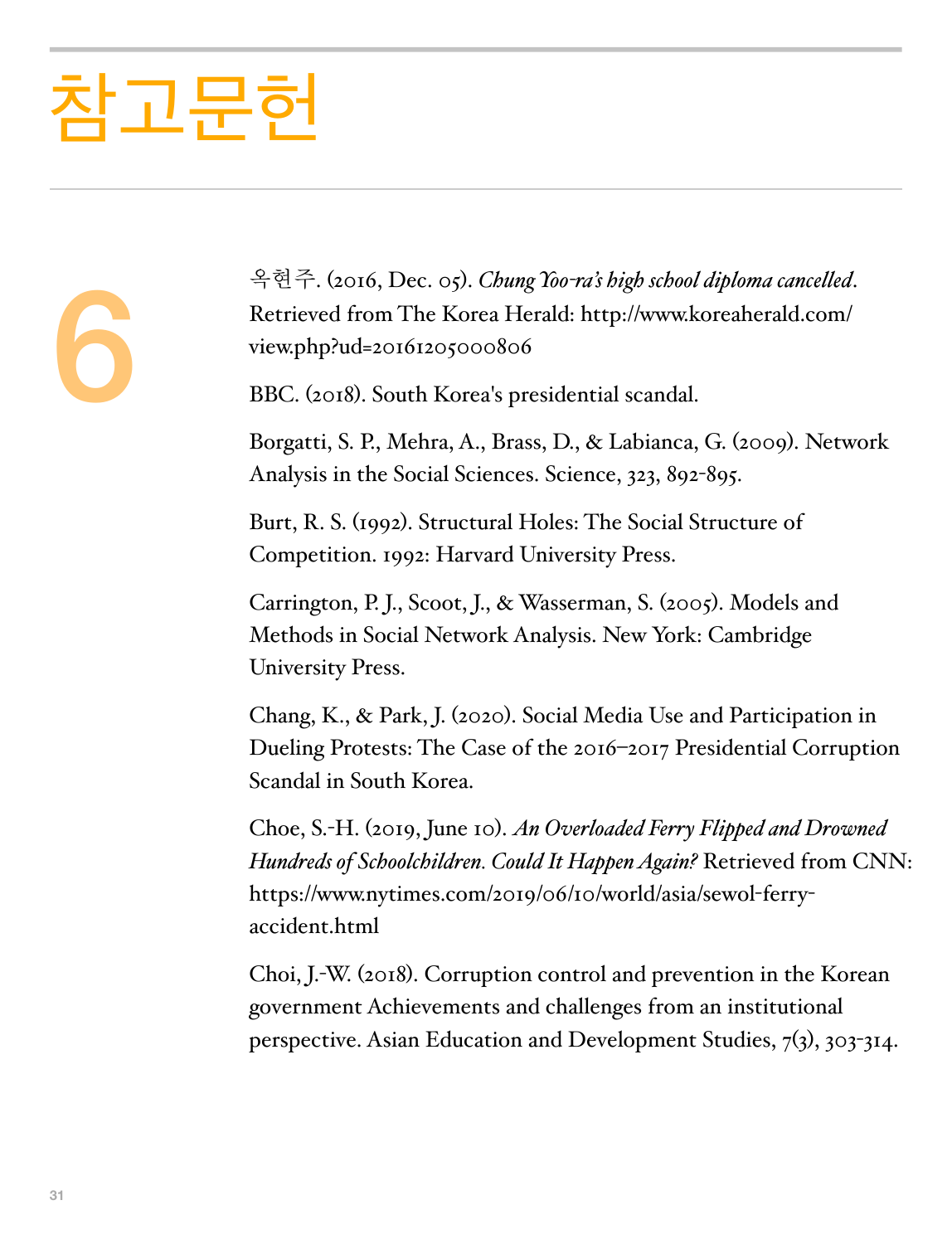CNBC. (2018, Feburary 13). *Friend of ex-South Korean president and Lotte chairman get prison*. Retrieved from [https://www.cnbc.com/2018/02/13/friend](https://www.cnbc.com/2018/02/13/friend-of-ex-south-korean-president-and-lotte-chairman-get-prison.html)-of-ex-southkorean-president-and-lotte-chairman-get-[prison.html](https://www.cnbc.com/2018/02/13/friend-of-ex-south-korean-president-and-lotte-chairman-get-prison.html)

Csermely, P. (2006). Weak Links: Stabilizers ofComplex Systems from Proteins to Social Networks. New York: Springer-Verlag.

Degenne, A., & Forsé, M. (1999). Introducing Social Networks. London: SAGE Publications.

Fifield, A. (2016, Nov 16). *Presidential scandal shows that 'Korean disease' of corruption is far from cured*. Retrieved from Washington Post: [https://](https://www.washingtonpost.com/world/asia_pacific/presidential-scandal-shows-that-the-korean-disease-of-corruption-is-far-from-cured/2016/11/16/acf7928e-aa7f-11e6-8f19-21a1c65d2043_story.html) [www.washingtonpost.com/world/asia\\_pacific/presidential](https://www.washingtonpost.com/world/asia_pacific/presidential-scandal-shows-that-the-korean-disease-of-corruption-is-far-from-cured/2016/11/16/acf7928e-aa7f-11e6-8f19-21a1c65d2043_story.html)-scandal-shows-thatthe-korean-disease-of-corruption-is-far-from-[cured/2016/11/16/acf7928e](https://www.washingtonpost.com/world/asia_pacific/presidential-scandal-shows-that-the-korean-disease-of-corruption-is-far-from-cured/2016/11/16/acf7928e-aa7f-11e6-8f19-21a1c65d2043_story.html)aa7f-11e6-8f19-[21a1c65d2043\\_story.html](https://www.washingtonpost.com/world/asia_pacific/presidential-scandal-shows-that-the-korean-disease-of-corruption-is-far-from-cured/2016/11/16/acf7928e-aa7f-11e6-8f19-21a1c65d2043_story.html)

Garay Salamanca, L., Salcedo-Albarán, E., & Macías, G. (2018d). Macro-Corruption and Institutional Co-optation: The "Lava Jato" Criminal Network. Bogotá, Colombia: Fundación Vortex.

Garay-Salamanca, L. J., & Salcedo-Albaran, E. (2015). Drug Trafficking, Corruption and States: How Illicit Networks Shaped Institutions in Colombia, Guatemala and Mexico. Bloomington: Vortex Foundation.

Griffiths, J. (2017, March 31). *South Korea presidential scandal: What you need to know*. Retrieved from CNN: [https://www.cnn.com/2016/11/02/asia/south](https://www.cnn.com/2016/11/02/asia/south-korea-president-scandal-explained/index.html)-koreapresident-scandal-[explained/index.html](https://www.cnn.com/2016/11/02/asia/south-korea-president-scandal-explained/index.html)

Han, I. S. (2005). Kwangju and Beyond: Coping with Past State Atrocities in South Korea. The John Hopkins University Press, 999.

Han, M. (2018). The Current Status of Legislation and Tasks Regarding the Improper Solicitation and Graft Act of Korea. 49(4), 646-663.

Hancocks, P., Pearson, M., & Shoichet, C. E. (2014, April 17). *South Korean shipwreck survivors: Passengers told 'don't move' as ship sank*. Retrieved from CNN: [https://www.cnn.com/2014/04/16/world/asia/south](https://www.cnn.com/2014/04/16/world/asia/south-korea-sinking-ship-students/index.html)-korea-sinking-ship[students/index.html](https://www.cnn.com/2014/04/16/world/asia/south-korea-sinking-ship-students/index.html)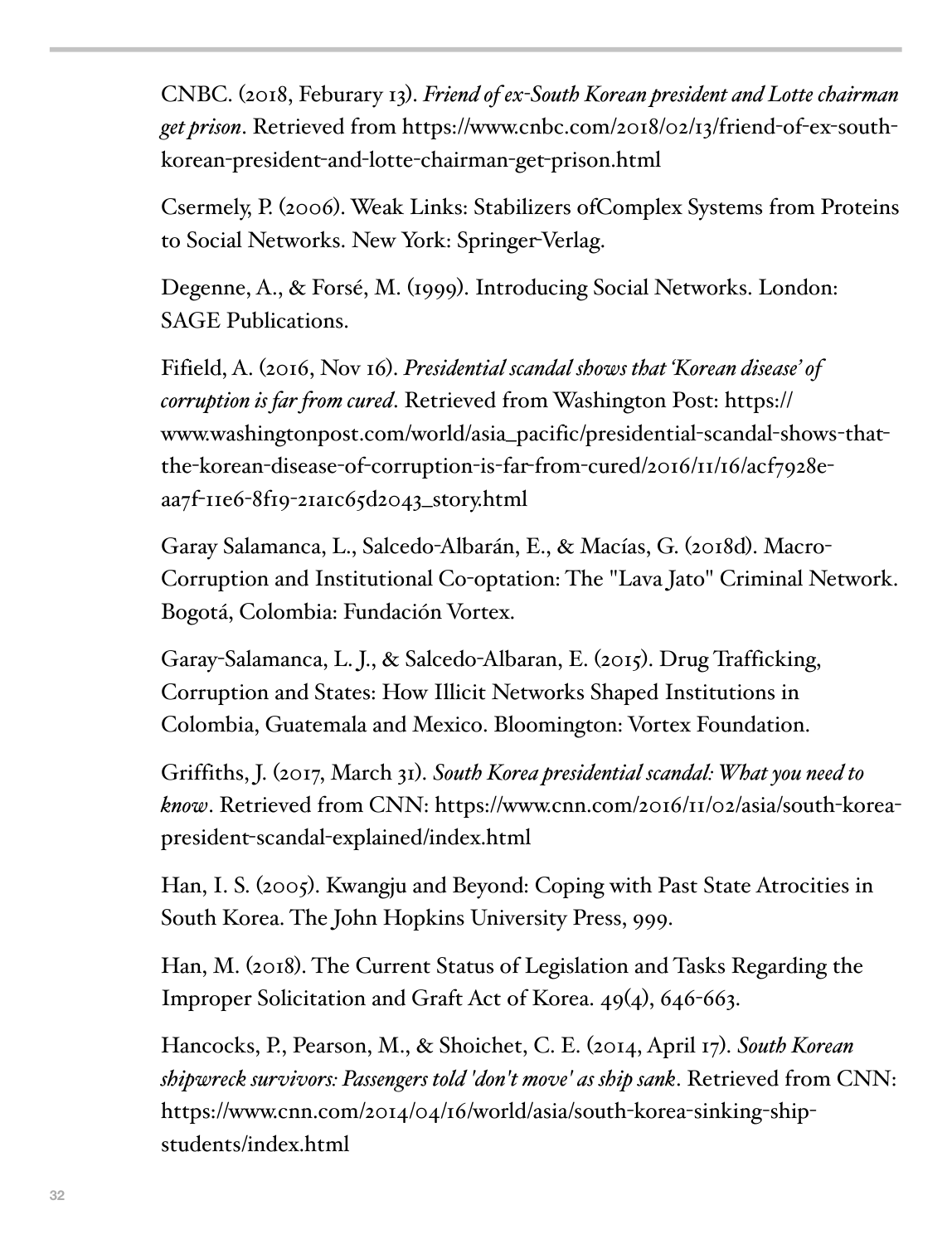Hongprayoon, K., & Nikomborirak, D. (2017, September). Corruption: Lessons Learned From Seoul to Bangkok. TDRI Quarterly Review, 32(3), 4-13.

Jeong, A. (2019). Beyond the Sewol: Performing acts of activism in South Korea. Taylor & Francis Online.

KBS World Radio. (2020, Jun. 11). *Top Court Upholds 18<sup>2</sup> Year Sentence for Ex-Pres. Park's Confidante*. Retrieved from KBS World Radio: [https://world.kbs.co.kr/](https://world.kbs.co.kr/service/news_view.htm?lang=e&Seq_Code=154050) [service/news\\_view.htm?lang=e&Seq\\_Code=154050](https://world.kbs.co.kr/service/news_view.htm?lang=e&Seq_Code=154050)

Kenny, C., & Søreide, T. (2008). Grand Corruption in Utilities. World Bank - Finance, Economics and Urban Department.

Kim, S. (2015). The Sewol Ferry Disaster in Korea and Maritime Safety Management. Taylor & Francis Online.

Kim, T.-h. (2019, October 4). *Samsung heir Lee appears in court for corruption retrial*. Retrieved from Associated Press News: [https://apnews.com/article/](https://apnews.com/article/e8155fc8f4df44ce9ca7df532c6f7330) [e8155fc8f4df44ce9ca7df532c6f7330](https://apnews.com/article/e8155fc8f4df44ce9ca7df532c6f7330)

Korea JoongAng Daily. (2018, March 28). *Seven-hour mystery about Park, Sewol solved*. Retrieved from Korea JoongAng Daily : [https://](https://koreajoongangdaily.joins.com/2018/03/28/politics/Sevenhour-mystery-about-Park-Sewol-solved/3046205.html) [koreajoongangdaily.joins.com/2018/03/28/politics/Sevenhour](https://koreajoongangdaily.joins.com/2018/03/28/politics/Sevenhour-mystery-about-Park-Sewol-solved/3046205.html)-mystery-about-Park-Sewol-[solved/3046205.html](https://koreajoongangdaily.joins.com/2018/03/28/politics/Sevenhour-mystery-about-Park-Sewol-solved/3046205.html)

Kwon, J., & Hollingsworth, J. (2021, Jan 14). *South Korea's top court upholds former leader Park Geun-hye's 20-year prison sentence*. Retrieved from CNN: [https://](https://www.cnn.com/2021/01/14/asia/south-korea-president-park-sentence-intl-hnk/index.html) [www.cnn.com/2021/01/14/asia/south](https://www.cnn.com/2021/01/14/asia/south-korea-president-park-sentence-intl-hnk/index.html)-korea-president-park-sentence-intl-hnk/ [index.html](https://www.cnn.com/2021/01/14/asia/south-korea-president-park-sentence-intl-hnk/index.html)

Lee, C. (2018, March 29). *Was Park Geun-hye asleep while Sewol ferry was sinking?* Retrieved from The Korea Herald: [http://www.koreaherald.com/view.php?](http://www.koreaherald.com/view.php?ud=20180329000933) [ud=20180329000933](http://www.koreaherald.com/view.php?ud=20180329000933)

Miyoung Kim, J.-m. (2016, Dec. 30). *How ties to an 'equestrian princess' landed Samsung at center of a scandal*. Retrieved from Reuters: [https://www.reuters.com/](https://www.reuters.com/article/southkorea-scandal-samsung-equestrian-idINKBN14J0SQ) [article/southkorea](https://www.reuters.com/article/southkorea-scandal-samsung-equestrian-idINKBN14J0SQ)-scandal-samsung-equestrian-idINKBN14J0SQ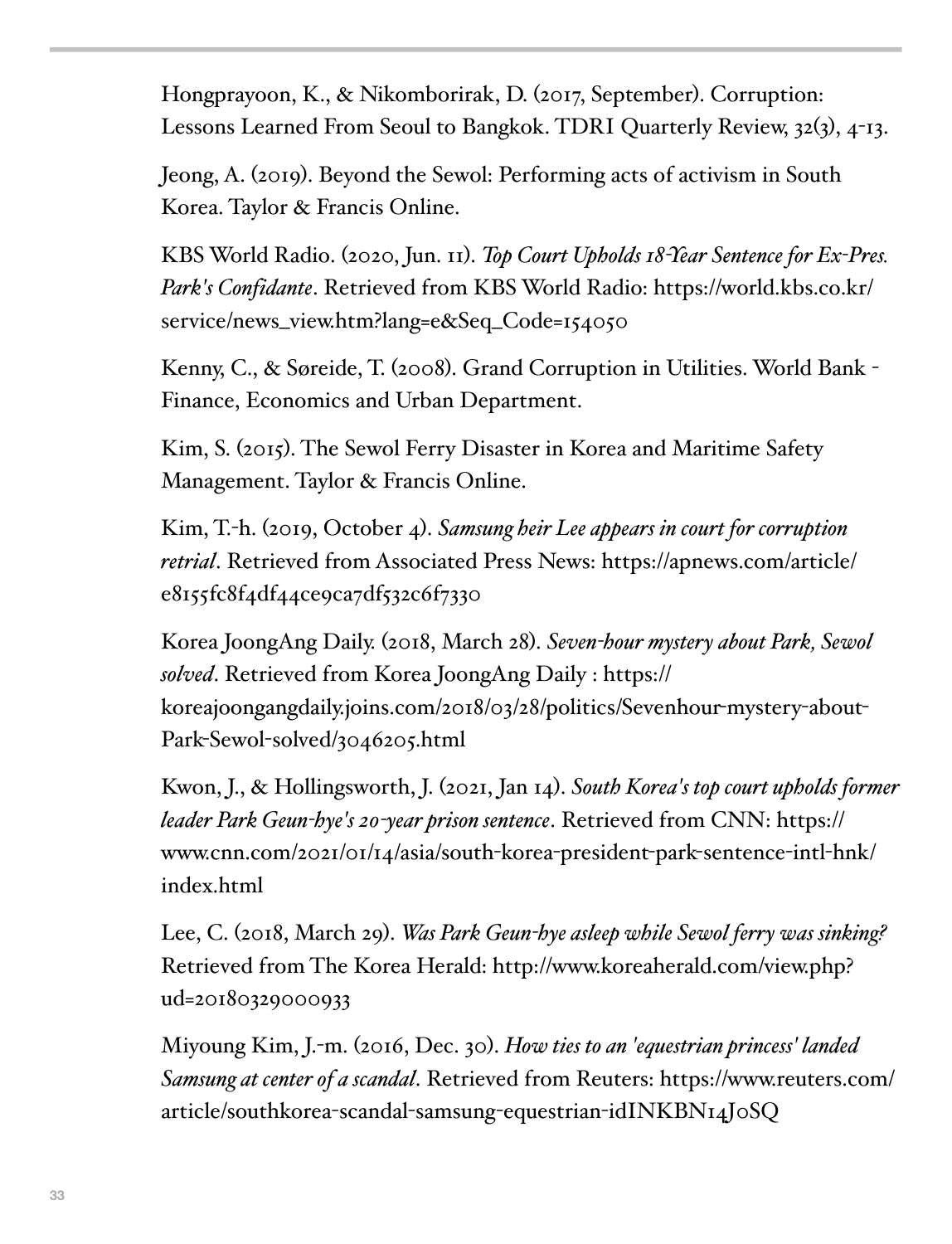NBC News. (2014, April 16). *South Korea Ferry Passengers' Chances of Survival 'Small'*. Retrieved from NBC News: [https://www.nbcnews.com/storyline/south](https://www.nbcnews.com/storyline/south-korea-ferry-disaster/south-korea-ferry-passengers-chances-survival-small-n82016)korea-ferry-[disaster/south](https://www.nbcnews.com/storyline/south-korea-ferry-disaster/south-korea-ferry-passengers-chances-survival-small-n82016)-korea-ferry-passengers-chances-survival-small[n82016](https://www.nbcnews.com/storyline/south-korea-ferry-disaster/south-korea-ferry-passengers-chances-survival-small-n82016)

Nishijima, M., Mori Sarti, F., & Célia, R. (2019). The Underlying Causes of Brazilian Corruption. In R. Rotberg, Corruption in Latin America: How Politicians and Corporations Steal from Citizens (pp. 29-56). Gewerbestrasse: Springer.

Quah, J. S. (2016). Learning from Singapore's effective anti-corruption strategy Policy recommendations for South Korea. 17-19.

Rose-Ackerman, S. (2002). ''Grand'' corruption and the ethics of global business. Journal of Banking & Finance, 26, 1889 - 1918.

Salcedo-Albarán, E., & Garay-Salamanca, L. (2016). Macro-Criminalidad: Complejidad y Resiliencia de las Redes Criminales. Bloomington: iUniverse, Vortex Foundation, Small Wars Journal.

Salcedo-Albaran, E., & Garay-Salamanca, L. J. (2021). Súper red de corrupción en Venezuela: Cleptocracia, Nepotismo y violación de derechos humanos. Bogotá: Fundación Vortex.

Sang-Hun, C. (2018, Apr 6). *Park Geun-hye, South Korea's Ousted President, Gets 24 Years in Prison*. Retrieved from New York Times: [https://www.nytimes.com/](https://www.nytimes.com/2018/04/06/world/asia/park-geun-hye-south-korea.html) [2018/04/06/world/asia/park](https://www.nytimes.com/2018/04/06/world/asia/park-geun-hye-south-korea.html)-geun-hye-south-korea.html

Seo, J. (2016). Nationalism, Nationalistic Demos and Democracy: East Asian Experiences. Contemporary Chinese Political Economy and Strategic Relations: An International Journal.

Seo, J. (2018). Theorizing the Park Chung Hee Era. KOREA OBSERVER, 605.

Simonović, B. (2018). Challenges in Controlling, Combating, and Preventing Corruption in Developing Countries. In P. Kratcoski, & M. Edelbacher, Fraud and Corruption: Major Types, Prevention, and Control (pp. 181-212). Gewerbestrasse: Springer.